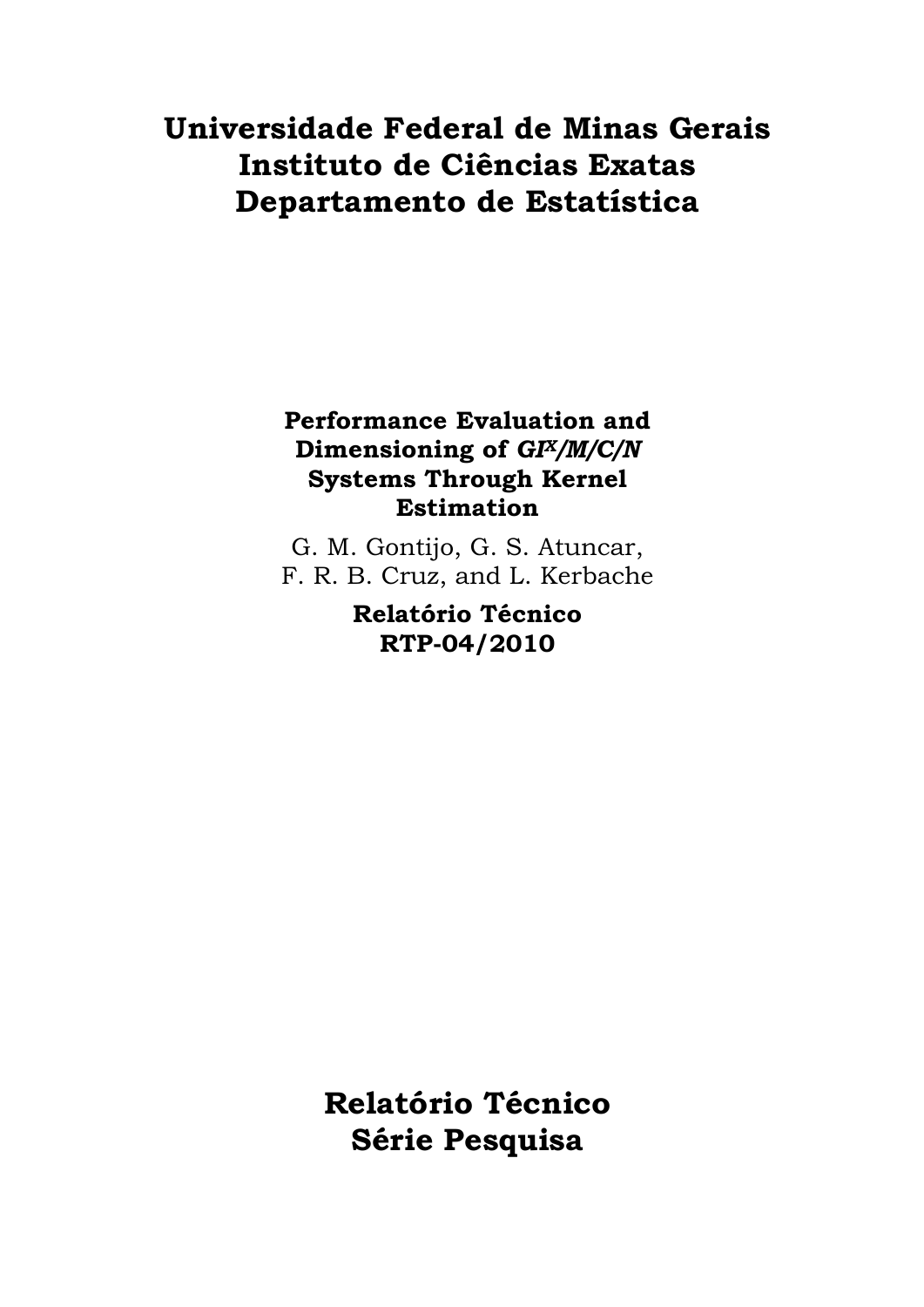# Performance evaluation and dimensioning of  $GI<sup>X</sup>/M/c/N$  systems through kernel **estimation**

G. M. Gontijo<sup>\*</sup>, G. S. Atuncar<sup>\*</sup>, F. R. B. Cruz<sup>\*</sup>, and L. Kerbache<sup>†</sup>

\**Universidade Federal de Minas Gerais, 31.270-901 – Belo Horizonte – MG, Brazil* †*HEC School of Management, Paris, France*

*[gmgontijo@ufmg.br,](mailto:gmgontijo@ufmg.br) [gregorio@est.ufmg.br,](mailto:gregorio@est.ufmg.br) [fcruz@est.ufmg.br,](mailto:fcruz@est.ufmg.br) [kerbache@hec.fr](mailto:kerbache@hec.fr)*

#### **Abstract**

We extend the analysis of queueing systems for real-life situations where the arrival pattern of customers is unknown. In real systems, we must understand how the choice of a method of estimation influences the configuration of the system. Using kernel smoothing, we evaluate algorithms to estimate performance measures of a *GI<sup>X</sup> /M/c/N* system, including the invariant probability distribution of the number of customers in the system, the blocking probability, the average queue size, and the average client queue time. We successfully apply the method to the calls from a calling center to plan and improve the performance of these important queueing systems.

**Keywords:** Statistics, kernel estimator, performance evaluation.

#### **1. Introduction**

There is a large practical interest in investigating the behavior of general-arrival queueing systems, namely those of  $GI^X/M/c/N$  type, because when managing real queueing systems the behavior of the arrival process generally is not known *a priori*. In Kendall (1951) notation, in these queueing systems the inter-arrival times are independent and do not follow any specific distribution (*GI*). The service times follow a Markov process (exponential time). We have *c* identical servers working in parallel and a maximum capacity of *N* users that are simultaneously allowed in the system, including those in service. Finally, *X* is a random variable representing the size of group (bulk) arrivals.

1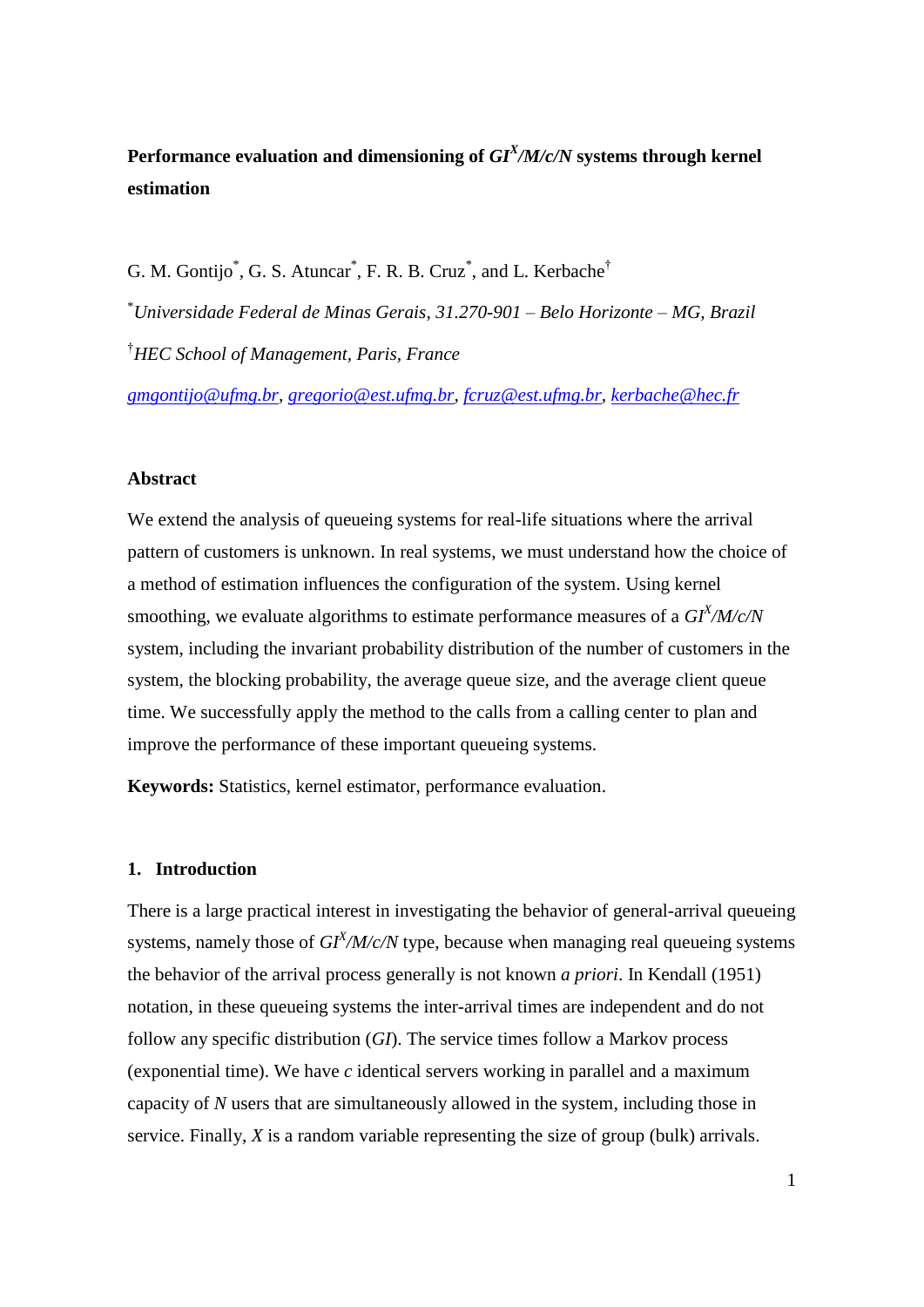Such queueing systems could be used in situations where we have relative control over how the servers work, but we do not know beforehand how the customers arrive at the system.

Naturally, the mathematical model depends on the type of queueing system considered, and there are several methods to obtain such models. The most widely used methods are those that attempt to explain the density functions of inter-arrival and service times by means of parametric statistical models. Nevertheless, real data rarely fit well into parametric models; instead they often produce intractable models. Exact results for performance evaluation of Markovian and some simple general queueing systems are know (e.g., Gross & Harris, 1985), but such systems are rarely found in real life. Kalashnikov (1994) has warned that "many parts of the theory of queues were developed as a 'pure science' with no practical application". Bareche  $\&$  Aïssani (2008) assert that real systems are "generally very complicated, so their analysis cannot lead to analytical results or it leads to complicated results which are not useful in practice".

An alternative approach is using nonparametric methods to study queueing systems. Nonparametric methods that use kernel smoothing have received much attention lately (Lima & Atuncar, 2010). Kernel estimators provide a simple way of finding structure in data sets without imposing a specific parametric model (Wand & Jones, 1995), which gives us flexibility to handle virtually any data set. There is extensive literature discussing queueing systems (Allen, 1990) and kernel smoothing (Wand & Jones, 1995) as separate concepts but virtually no study has brought the two concepts together.

The contribution of this paper is twofold. First, we develop algorithms to calculate performance measures of queueing systems where the density of the inter-arrival time is determined by kernel estimators. Second, we evaluate the performance of these algorithms as a function of the kernel estimator, the smoothing window, the intensity rate, and the system size. We also present a study case in a call center that illustrates the usefulness of the method.

First we present a literature review about queueing systems and kernel estimators as well as the fundamental concepts required to understand the proposed queueing system model. We also discuss the use of kernel estimators, the chosen models, and the issue of

2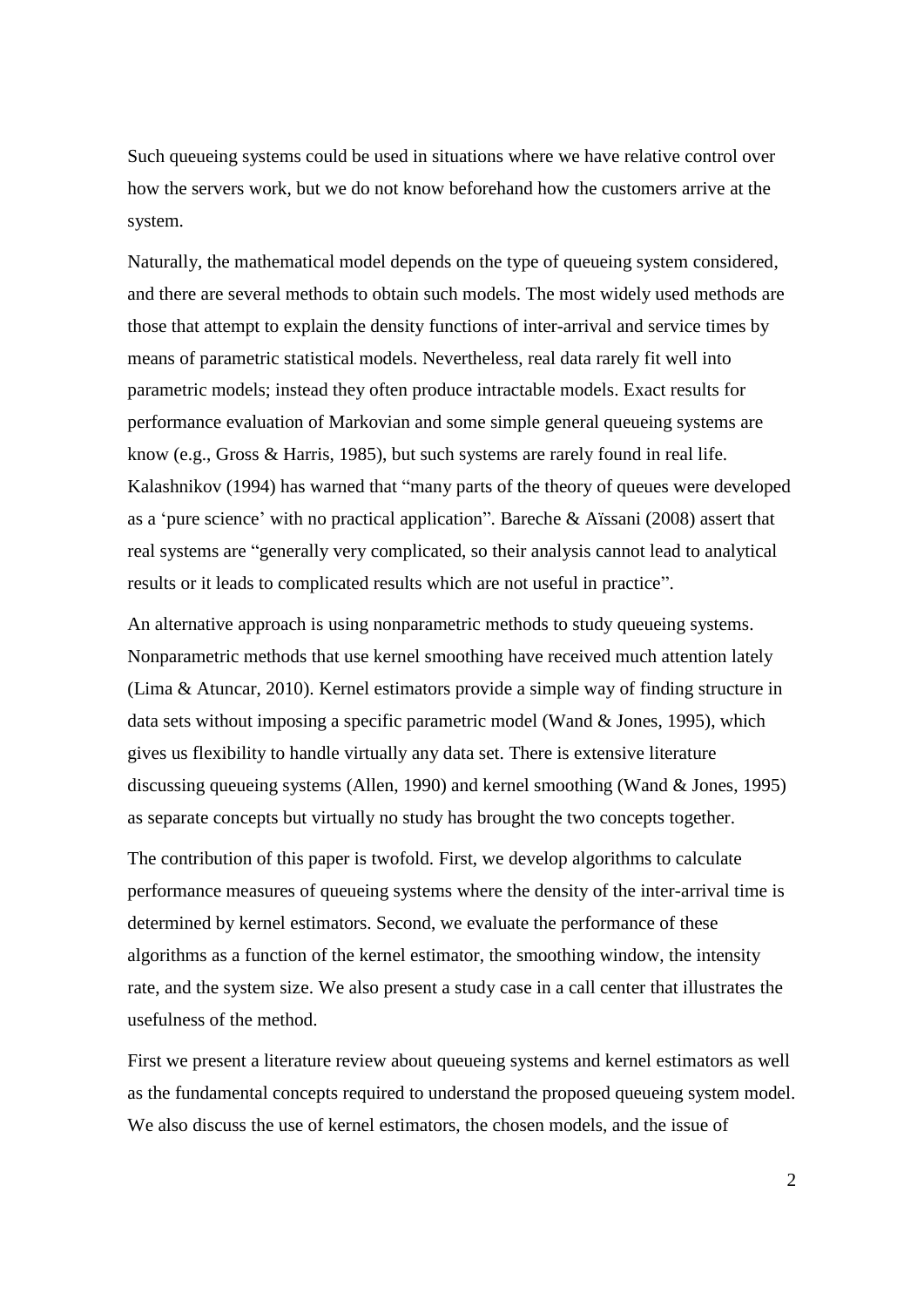selecting the smoothing parameter. Then, we describe how we estimated system performance and present the comparative results of simulations with the different methods discussed. We then apply our methods to a call center case and end with our main conclusions and some ideas for future work in the area.

#### **2. Literature Review and Fundamental Concepts**

# **2.1 Previous Works**

There are many situations in real life where queues occur and queueing models may be helpful. Recently, queueing models have been used successfully in manufacturing processes (Andriansyah et al., 2010; Dimitriou & Langaris, 2010; Smith et al., 2010); transportation (Cruz et al. 2010b); airports, ports, and product distribution systems (vanWoensel et al., 2008); computer and telecommunication systems (Tang et al., 2010; Cruz et al., 2010a); call center modeling (Jouini et al., 2010); and the analysis of health systems (Osorio & Bierlaire, 2008). Queues may cause the quality of the services or the prices of the goods to rise or fall, depending on their efficiency (vanWoensel & Cruz, 2009), which may be estimated by means of the mathematical tools developed in queueing theory.

As we mentioned earlier, there is not much literature that incorporates both general arrival queueing systems and kernel smoothing. Takács (1962) analyzed a closed solution for various systems that have non-specific distributions, including some multiserver queues such as *GI/M/c* and *M/G/c*. Hokstad (1975) established some closed form results to the *GI/M/c/N* system. Chaudhry & Templeton (1983) analyzed various types of queue with bulk arrivals. Vijaya Laxmi & Gupta (2000) defined the linear equations needed to solve the *GI<sup>X</sup> /M/c/N* system. Zhao (2004) proposed a closed form solution for the  $GI<sup>X</sup>/M/c$  system, and Bareche & Aïsani (2008) proposed a method to evaluate the proximity of *GI/M/1* and *M/M/1* systems when the density of the inter-arrival time is estimated by kernel estimators.

Concerning kernel smoothing, Wand & Jones (1995) introduced general fundamental concepts. Regarding the issues related to the asymmetry of the random variable under analysis (e.g., non-negativity), Zhang et al. (1999) proposed a boundary corrected kernel estimator based on pseudodata generation, transformation, and reflection around the *Y*-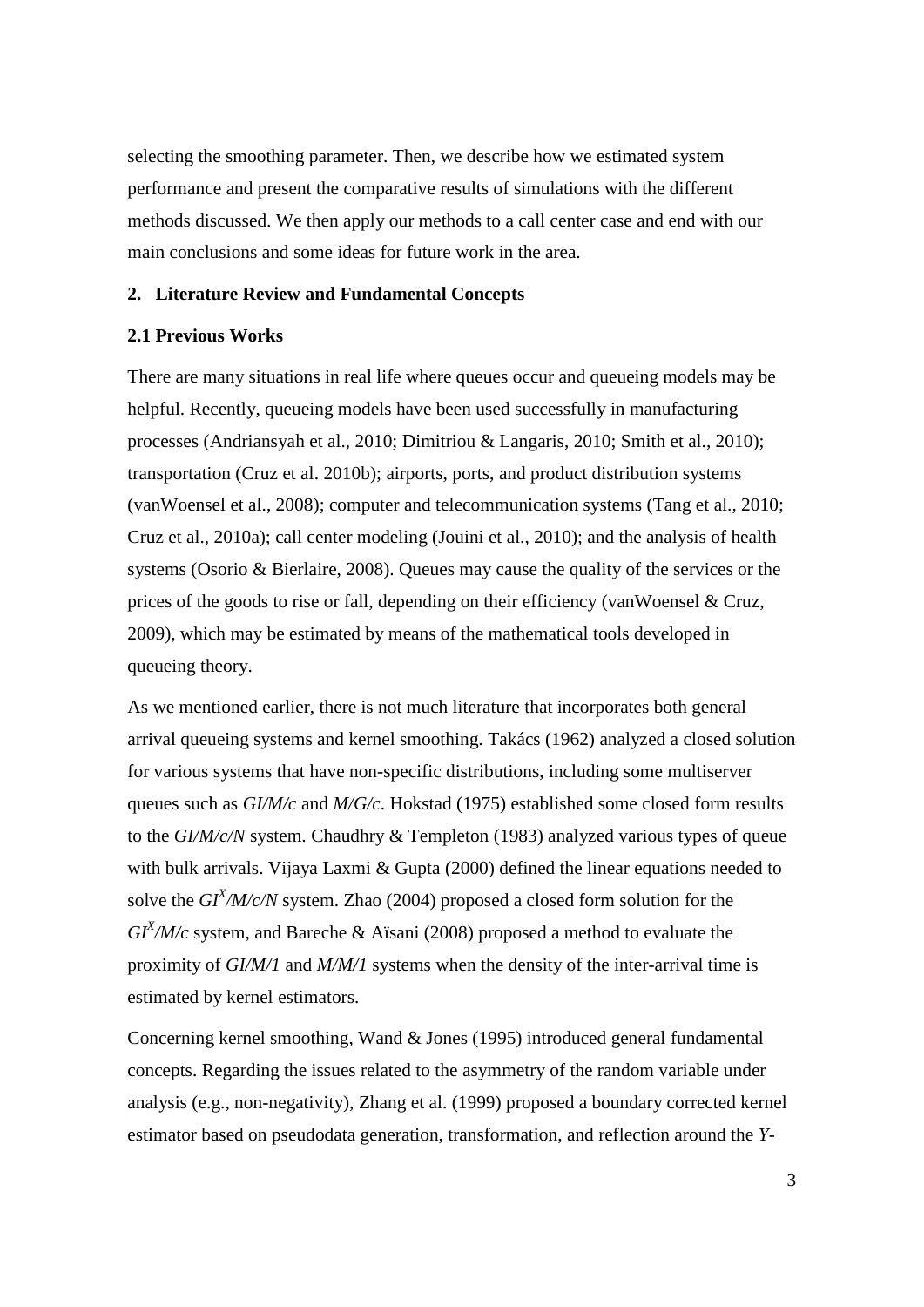axis. Chen (2000) proposed the use of a gamma kernel to avoid boundary problems present in certain situations. Scaillet (2004) studied the application of other asymmetric kernels. Bouezmarni & Scaillet (2005) were concerned about the consistency of these asymmetrical estimators. For recent developments in the area of kernel smoothing and a thorough literature review, see Atuncar et al. (2008) and Lima & Atuncar (2010).

# **2.2 The** *GI<sup>X</sup> /M/c/N* **Model with Partial Blocks**

Vijaya Laxmi & Gupta (2000) described a generalization of the system *GI/M/c* when customers arrive in groups of size *X* with  $P(X = i) = g_i$  ( $i \ge 1$ ) and mean  $E(X) = \overline{g}$ . Let  $B_n$ be the number of clients who were served between the arrival of the *n*th customer and its successor. Therefore, the number of clients the *n*th customer finds in the system at the arrival,  $Y_n$ , would depend on  $X_n$  and  $B_n$ , such that  $Y_{n+1} = [Y_n + X_n - B_n]^+$ . Because  $Y_{n+1}$ depends only on  $Y_n$ ,  $B_n$ , and  $X_n$  but not on  $Y_{n-1}$ ,  $Y_{n-2}$ , and so on, the stochastic process  $\{Y_n\}$ is a first order Markov Chain.

The  $GI<sup>X</sup>/M/c/N$  is a finite capacity system such that a customer that arrives to the saturated system is refused with a probability that we will call *PBL*, or partial blocks. This refers to the case in which an arrival group of a size greater than the remaining spots in the system is partially denied according to the number of the remaining vacancies until the system is complete.

Vijaya Laxmi & Gupta (2000) report that when the traffic intensity rate  $\rho = (\lambda \bar{g}/c\mu)$  is smaller than 1, this Markov Chain has an invariant probability distribution of  $\pi_k = \lim_{n \to \infty} P(Y_n = k)$ ,  $k = 0, 1, 2, \dots$  associated with the number of clients an arbitrary customer finds in the system at arrival. The  $\pi_k$ 's are often called pre-arrival probabilities.

Pre-arrival probabilities can be determined by the following system of linear equations:

$$
\pi_k = \sum_{j=0}^N p_{jk} \pi_j,
$$

for  $k = 0, 1, 2, ..., N-1$ , and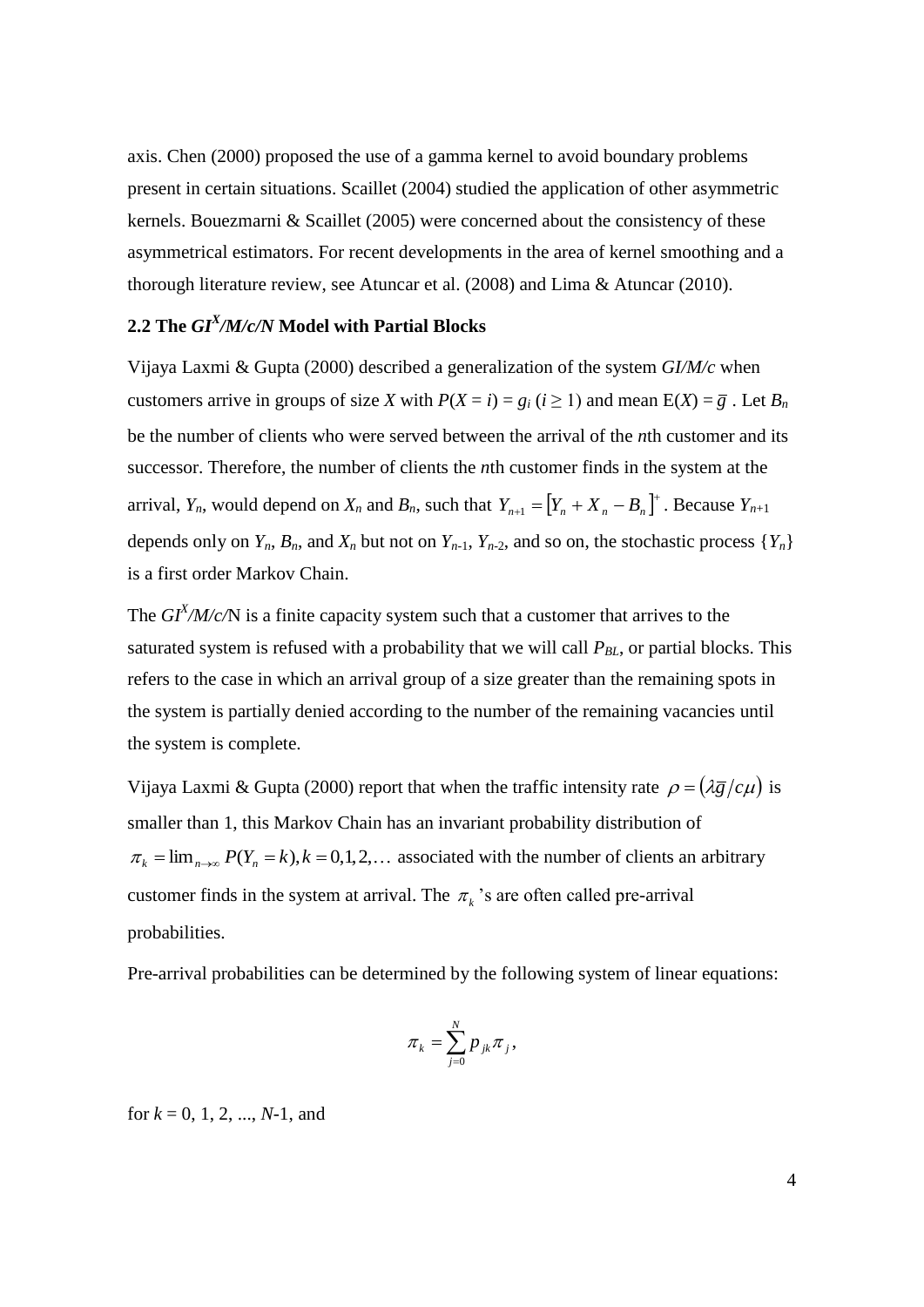$$
\sum_{j=0}^N \pi_j = 1,
$$

which gives

$$
\begin{bmatrix} (p_{0,0}-1) & p_{1,0} & \cdots & p_{N,0} \\ p_{0,1} & (p_{1,1}-1) & & \vdots & \pi_1 \\ \vdots & & \ddots & \vdots & \vdots \\ p_{0,N-1} & \cdots & \cdots & (p_{N,N-1}-1) \\ 1 & & \cdots & \cdots & 1 \end{bmatrix} \begin{bmatrix} \pi_0 \\ \pi_1 \\ \vdots \\ \vdots \\ \pi_N \end{bmatrix} = \begin{bmatrix} 0 \\ 0 \\ \vdots \\ 0 \\ 1 \end{bmatrix}
$$

where  $p_{jk}$  are named transition probabilities such that

$$
p_{jk} = P\{Y_{n+1} = k \mid Y_n = j\} = \sum_{i=1}^{\infty} P\{X_n = i, Y_{n+1} = k \mid Y_n = j\}
$$
  
= 
$$
\sum_{i=1}^{\infty} g_i P\{Y_{n+1} = k \mid Y_n = j, X_n = i\} = \sum_{i=1}^{\infty} g_i P(B_n = j - k + i)
$$
  
= 
$$
\sum_{i=1}^{\infty} g_i \int_0^{\infty} \pi_{j+i,k}(z) d\tau(z).
$$

where  $i \geq k - j$ ,  $j \leq N$ ,  $k \leq N$ ,  $\pi_{j+i,k}(z)$  is the serving probability of  $(j - k + i)$  clients under the assumption of the inter-arrival time  $\tau_n = z$ , and  $\tau(z)$  is the inter-arrival time distribution. We shall analyze how  $\pi_{j+i,k}(z)$  behaves.

When  $j + i \geq c$  and  $k \geq c$ , there will be more clients than the servers can handle in the entire interval. Because the service process is Markovian, we can treat the server group as a single unit that serves customers at a rate  $c\mu z$  and a Poisson distributed transition probability:

$$
\pi_{j+i,k}(z) = e^{-c\mu z} \frac{(c\mu z)^{j+i-k}}{(j+i-k)!}.
$$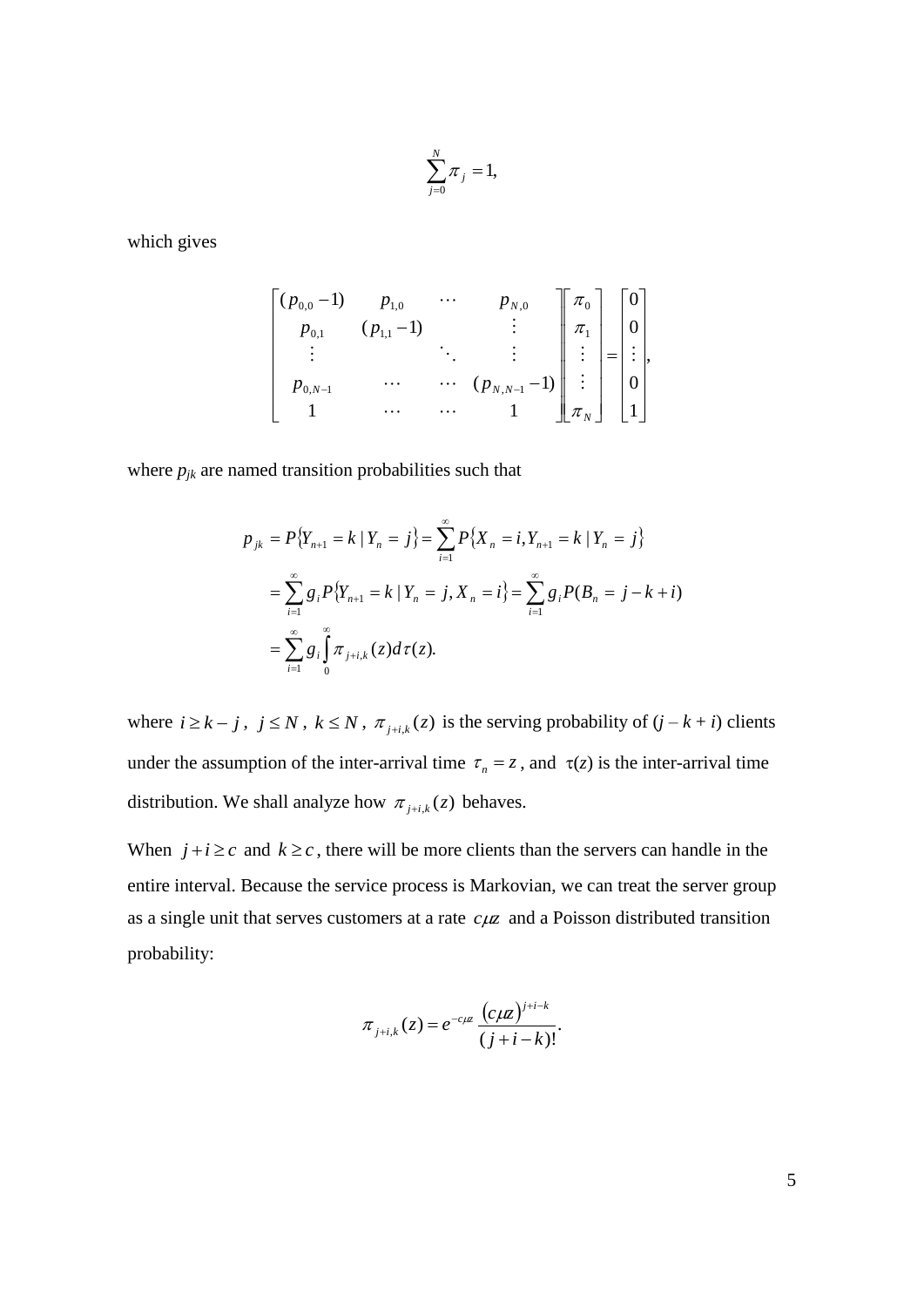When  $j + i < c$ , all clients within the system are being serviced and only *k* customers will remain in the system to time *z*. Knowing that the probability of a service time greater than *z* is  $e^{-\mu z}$ , we can describe this transition probability as a Binomial distribution:

$$
\pi_{j+i,k}(z) = \binom{j+i}{k} e^{-k\mu z} \left(1 - e^{-\mu z}\right)^{j+i-k}.
$$

When  $j + i \geq c$  and  $k < c$ , there will be  $(j + i - c)$  customers waiting and *c* customers being served at the beginning of the interval, but  $(c - k)$  spots at the end. Let *y* be the interval ending immediately before  $(j + i - c + 1)$  clients are served. If each service time is exponentially distributed with a rate  $c\mu$ , then *y* is gamma distributed with a shape  $(j + i - j)$ *c*+1) and rate a *c<sub>μ</sub>*. The other *c* customers will be served in a time  $(z - y)$  and only *k* will remain. The transition probability of this subinterval will follow a Binomial distribution with success probability  $e^{-\mu(z-y)}$ . The values  $\pi_{j+i,k}(z)$  can be obtained by the convolution of these two variables:

$$
\pi_{j+i,k}(z) = \int_0^z e^{-c\mu y} \frac{(c\mu)^{j+i-c+1} y^{j+i-c}}{(j+i-c)!} \binom{c}{k} e^{-k\mu(z-y)} (1 - e^{-\mu(z-y)})^{c-k} dy
$$
  
\n
$$
= \binom{c}{k} e^{-k\mu z} \int_0^z \frac{(c\mu y)^{j+i-c}}{(j+i-c)!} e^{k\mu y} e^{-c\mu y} (1 - e^{\mu y} e^{-\mu z})^{c-k} c \mu dy
$$
  
\n
$$
= \binom{c}{k} e^{-k\mu z} \int_0^z \frac{(c\mu y)^{j+i-c}}{(j+i-c)!} [e^{-\mu y} (1 - e^{\mu y} e^{-\mu z})]^{c-k} c \mu dy
$$
  
\n
$$
= \binom{c}{k} e^{-k\mu z} \left[ \int_0^z \frac{(c\mu y)^{j+i-c}}{(j+i-c)!} (e^{-\mu y} - e^{-\mu z})^{c-k} c \mu dy \right].
$$

Therefore, we can get the transitions probabilities given by Vijaya Laxmi & Gupta (2000) when we take each transition probability  $\pi_{i+k}(z)$  as  $\pi_{N,k}(z)$  when  $i > N - j$ :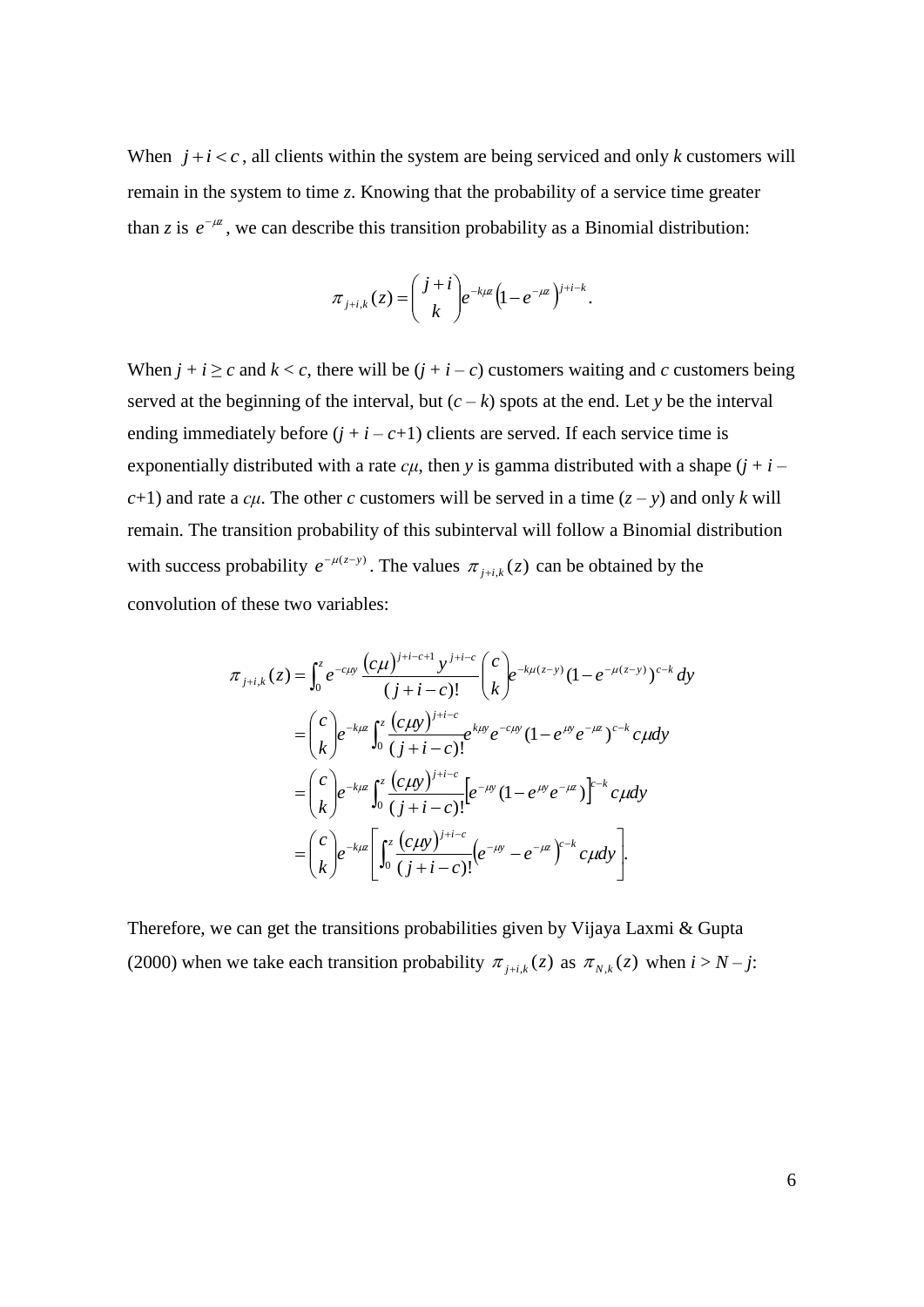$$
p_{jk} = \begin{cases} \sum_{i=\max\{1,k-j\}}^{N-j} \beta_{j+i-k} g_i + \beta_{N-k} \sum_{k=N-j+1}^{\infty} g_i, & k \geq c, \\ \sum_{i=\max\{1,k-j\}}^{N-j} V_{j+i,k} g_i + V_{N,k} \sum_{k=N-j+1}^{\infty} g_i, & 0 < k < c, \\ 1 - \sum_{r=1}^{N} p_{jr}, & k = 0. \end{cases}
$$

They defined the integration of  $\pi_{j+i,k}(z)$  by  $V_{j+i,k}$  and  $\beta_{j+i-k}$  as

$$
V_{j,k} = \begin{cases} 0, & j < k < c, \\ \int_{0}^{\infty} \left(\frac{j}{k}\right) e^{-k\mu z} \left(1 - e^{-\mu z}\right)^{j-k} d\tau(z), & k \le j \le c, \\ \int_{0}^{\infty} \int_{0}^{z} \left(\frac{c}{k}\right) e^{-k\mu z} \frac{(c\mu y)^{j-c}}{(j-c)!} c\mu \left(e^{-\mu y} - e^{-\mu z}\right)^{c-k} dy d\tau(z), & k < c < j, \\ \beta_{r} = \int_{0}^{\infty} e^{-c\mu z} \frac{(c\mu z)^{r}}{r!} d\tau(z), & r \ge 0. \end{cases}
$$

There is a relationship between the vector of pre-arrival probabilities  $\pi$  and the vector of arbitrary time probabilities **P**, related to the number of people that an outside observer finds in the system. Viajaya Laxmi & Gupta (2000) established a method that proved the relationship:

$$
P_{k} = \begin{cases} \frac{\rho c}{\min\{k, c\}\overline{g}} \sum_{i=0}^{k-1} \pi_{i} \sum_{j=k-i}^{\infty} g_{j}, & 0 < k \leq N, \\ 1 - \sum_{i=1}^{N} P_{i}, & k = 0. \end{cases}
$$

Performance measures (below) are used, including the average queue length *Lq*, blocking probability of an arbitrary customer  $P_{BL}$ , and average waiting time in the queue  $W_q$ , to analyze the efficiency of queueing systems: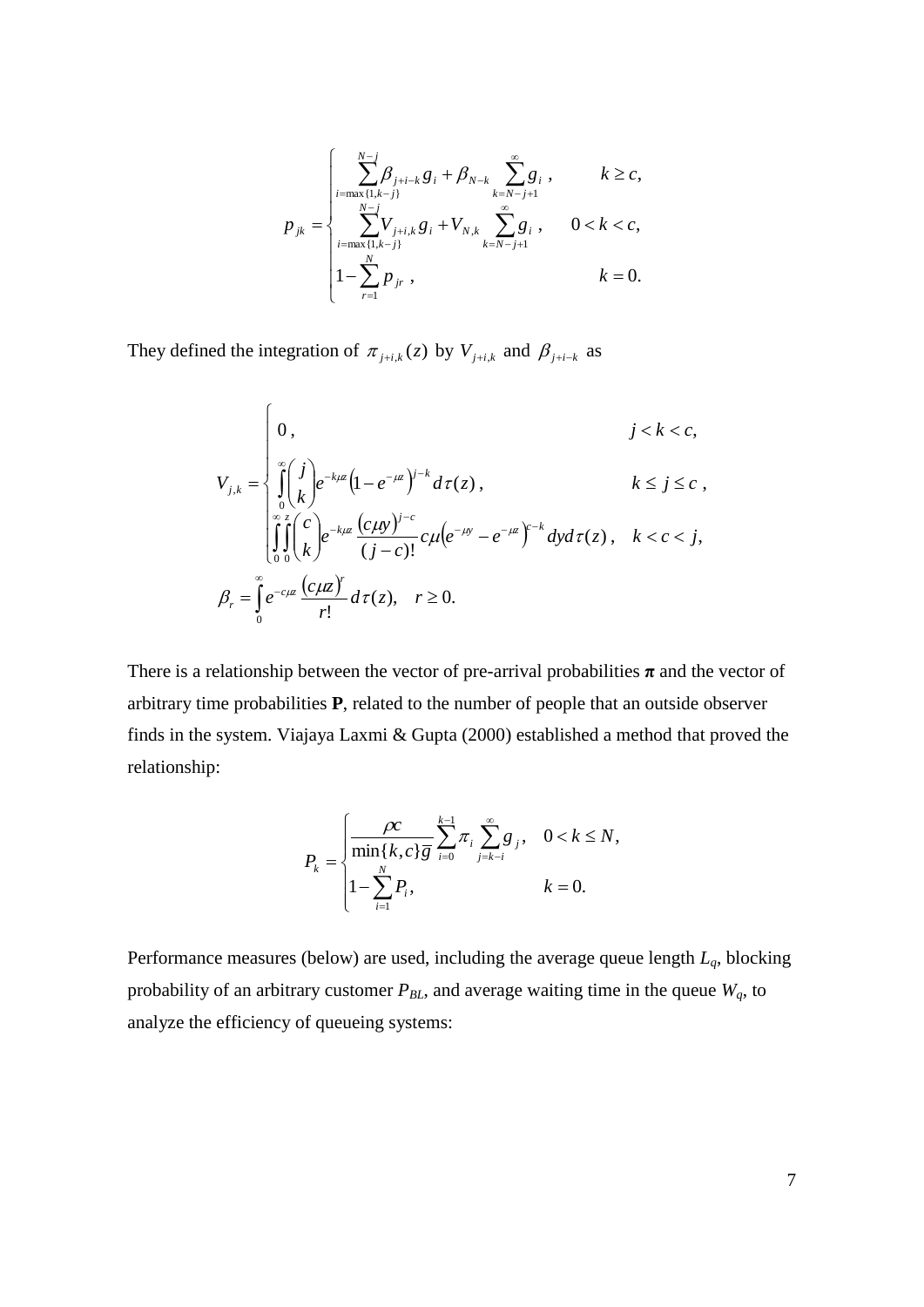$$
L_q = \sum_{i=0}^{N} (i - c) P_i,
$$
  
\n
$$
P_{BL} = \sum_{i=0}^{N} \pi_i \sum_{j=N-i}^{\infty} \overline{g}^{-1} \sum_{k=j+1}^{\infty} g_j,
$$
  
\n
$$
W_q = L_q / [\overline{g} \lambda (1 - P_{BL})].
$$

#### **2.3 Kernel Estimators**

Suppose that we have a sample of the inter-arrival times,  $X_1, \ldots, X_n$ , with an unknown density  $\tau(t)$ . The kernel estimator is an analytical tool that provides an effective way of revealing the structure behind such a sample.

#### **2.3.1 Gamma Kernel Estimator**

Recently, Chen (2000) suggested an asymmetric kernel with naturally varying shape, as a way to avoid allocating weight for negative values. The gamma kernel estimators are always non-negative, free of boundary bias, and achieve the optimal rate of convergence for the mean square error (MSE) in the non-negative kernel estimator class. Bouezmarni & Scaillet (2005) showed that this estimator is consistent and able to avoid boundary bias. Be  $K_G(p, q)$  the gamma density function with shape p and rate q. The gamma kernel considered is

$$
K_G\bigg(\frac{t}{b}+1,b\bigg)(X_j) = \frac{X_j^{t/b}e^{-X_j/b}}{b^{(t/b)+1}\Gamma[(t/b)+1]},
$$

where *b* is a smoothing parameter that satisfies the condition  $b \rightarrow 0$ ,  $nb \rightarrow \infty$  as  $n \rightarrow \infty$ . The gamma kernel estimator is

$$
\widehat{\tau}(t;b) = n^{-1} \sum_{j=1}^{n} K_G \bigg(\frac{t}{b} + 1, b\bigg)(X_j).
$$

The smoothing parameter *b* is critical for the overall performance of the kernel estimator considered. A small *b* leads to a relatively bumpy density while a large one results in a smooth density. There are several methods to determine the best fit, from a minimization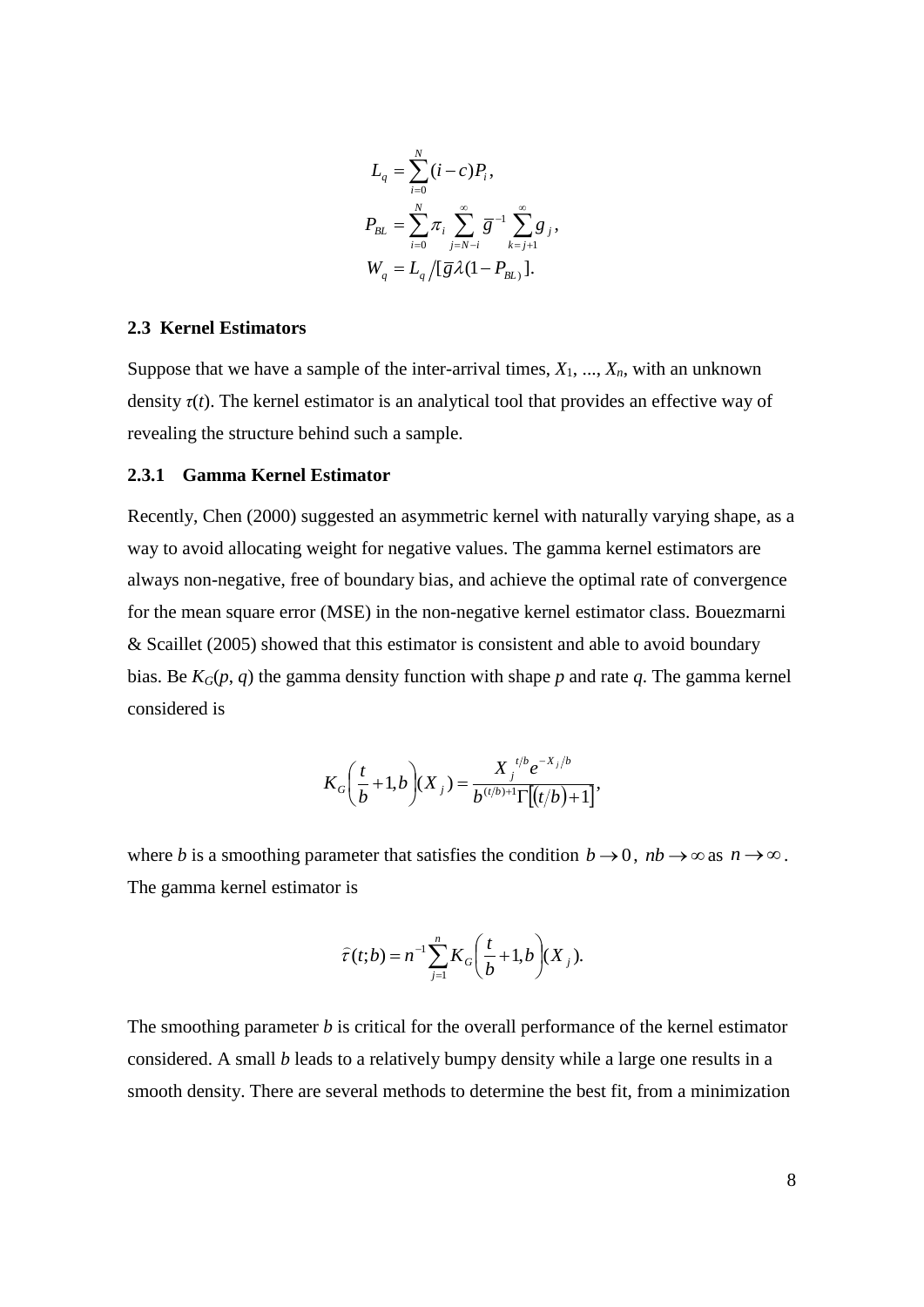of the mean integrated squared error (MISE) of  $\hat{\tau}(t; b)$  to the asymptotic behavior of the MISE (AMISE).

#### **a. Least Squares Cross Validation (LSCV) Method**

The least squares cross validation (LSCV) method starts from the MISE expansion

$$
\text{MISE}\{\hat{\tau}(x;b)\}=E\int \hat{\tau}(x;b)^2\,dx-2E\int \hat{\tau}(x;b)\tau(x)dx+E\int \tau(x)^2\,dx.
$$

The minimization of the first term is equivalent to the minimization of

$$
\text{MISE}\{\hat{\tau}(x;h)\}-E\int \tau(x)^2 dx = E[\int \hat{\tau}(x;h)^2 dx - 2\int \hat{\tau}(x;h)\tau(x)dx].
$$

The right-hand side is unknown because it depends on *τ*. However, an unbiased estimator for this quantity is

$$
LSCV(h) = \int \hat{\tau}(x; h)^{2} dx - 2n^{-1} \sum_{i=1}^{n} \hat{\tau}_{-i}(X_{i}; h),
$$

where  $\hat{\tau}_{-i} = (X_i; h)$  is the density estimate based on the sample with  $X_i$  deleted; this is often called the "leave-one-out" density estimator. A disadvantage of this method is that it suffers from high variation.

#### **b. Asymptotic Behavior of the MISE (AMISE) Method**

An alternative parameter selector is to consider the asymptotic behavior of the MISE of the gamma kernel estimator. Chen (2000) uses some aspects of the gamma distribution and a Taylor expansion to determine the MISE as follows:

$$
\mathrm{MISE}(\hat{\tau}) = b^2 \int_0^{\infty} \left\{ x \tau'(x) + \frac{1}{2} x \tau''(x) \right\}^2 dx + (2n\sqrt{b\pi})^{-1} \int_0^{\infty} x^{-1/2} \tau(x) dx + O(n^{-1}b^{-1/2} + b^2).
$$

The asymptotic MISE disregards the last term; therefore, the optimal *b* that minimizes the leading terms above is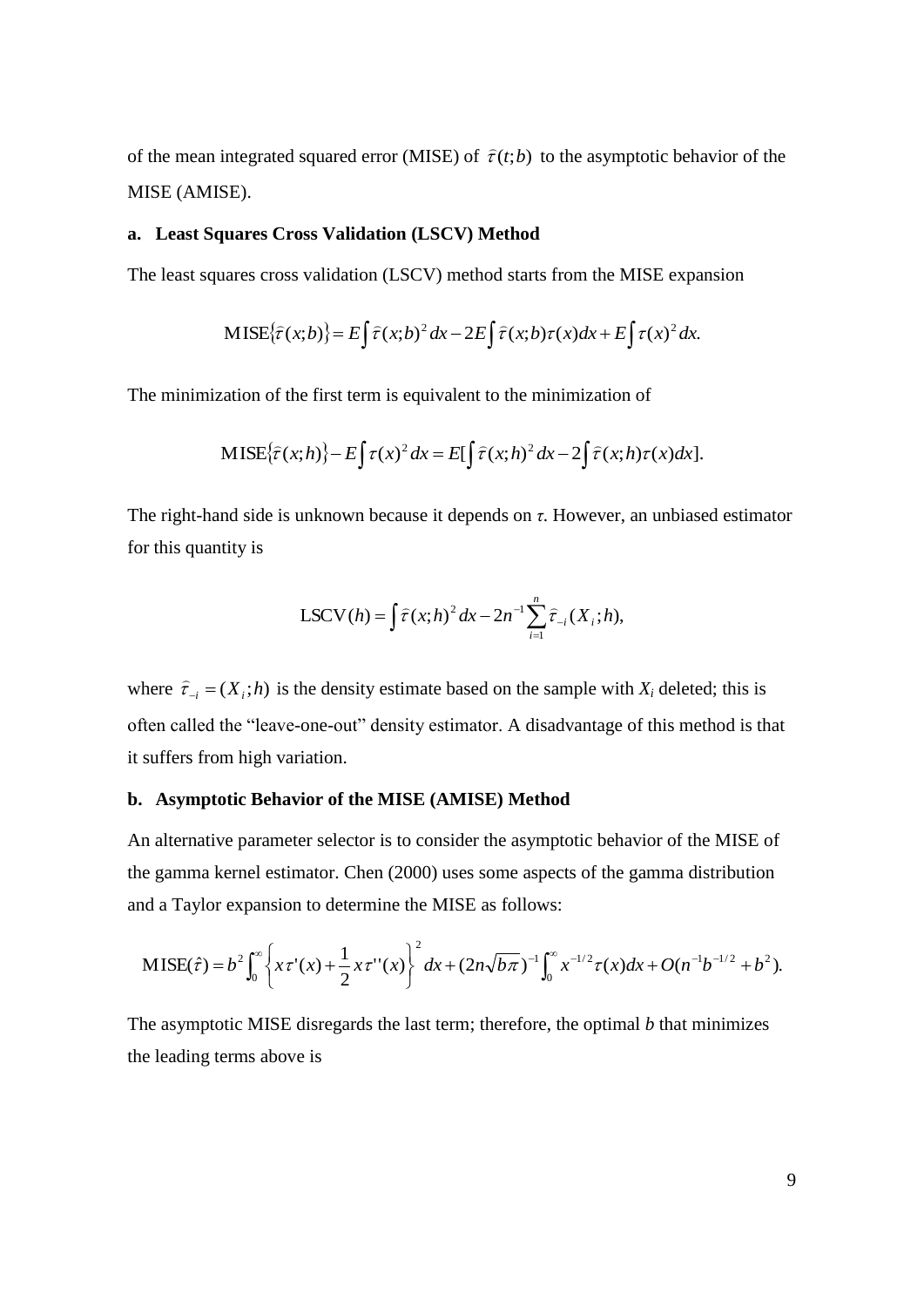$$
b_{\text{AMISE}} = \left[ \frac{\left(2\sqrt{\pi}\right)^{-1} \int_0^{\infty} x^{-1/2} \tau(x) dx}{4n \int_0^{\infty} \left(x \tau'(x) + 2^{-1} x \tau''(x)\right)^2 dx} \right]^{2/5},
$$

where the functions *τ*, *τ'* e *τ''* are unknown. These quantities are obtained from the fitted gamma density with parameters adjusted from the sample. This solution still requires further study, but our paper shows promising results.

#### **2.3.2. Zhang et al. (1999) Estimator**

Zhang et al. (1999) submitted a model that works particularly well when  $\tau(0) > 0$  and combines pseudodata creation, its transformation, and its reflection around the *Y*-axis in the following three steps:

**Step 1:** Transform the original data  $X_1$ , ...,  $X_n$  to  $g(X_1)$ , ...,  $g(X_n)$ , while keeping the original data, where *g* is a nonnegative, continuous, and monotonically increasing function from [0,∞) to [0,∞).

Based on extensive simulations, the transformation that best suits a broad variety of densities is

$$
g(x) = x + dx^2 + A dx^3,
$$

where  $A > 1/3$  and  $d=f'(0)/f(0)$ .

- **Step 2:** Reflect the pseudodata,  $g(X_1)$ , ...,  $g(X_n)$ , around the origin.
- **Step 3:** Based on the enlarged data sample,  $-g(X_1), ..., -g(X_n), X_1, ..., X_n$ , define the new estimator as

$$
\hat{\tau}_n(x,h) = \frac{1}{nh} \sum_{j=1}^n \left\{ K \left( \frac{x - X_j}{h} \right) + K \left( \frac{x + g(X_j)}{h} \right) \right\}, \qquad x \ge 0,
$$

where *h* is a smoothing parameter and *K* is a symmetric probability function with support [-1, 1] like the Epanechnikov kernel:

$$
K(t) = \frac{3}{4} (1 - t^2) I_{[-1,1]}.
$$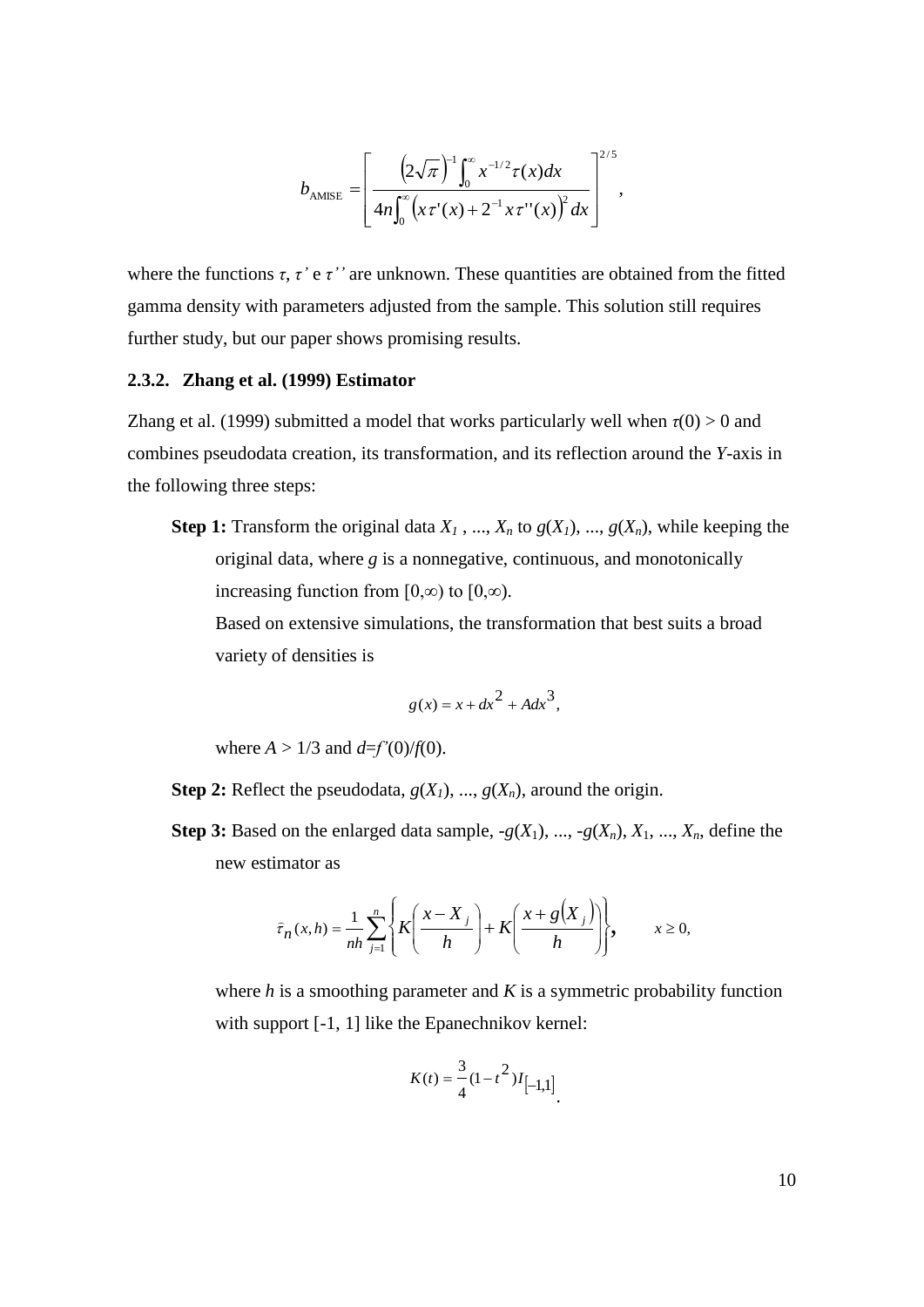Notice that the transformation *g* defined above is not available in practice because *d* is unknown. A good estimator can be obtained when *d* is written as  $\left(\frac{d}{dx}\right)\log f(x)|_{x=0}$ ,

$$
d_n = \frac{\log f_n(h) - \log f_n(0)}{h},
$$

where

$$
f_n(h) = f_n^*(h) + \frac{1}{n^2}, \qquad f_n(0) = \max\left(f_n^*(0), \frac{1}{n^2}\right),
$$
  

$$
f_n^*(h) = \frac{1}{nh} \sum_{j=1}^n K\left(\frac{x - X_j}{h}\right), \qquad f_n^*(0) = \frac{1}{nh_0} \sum_{j=1}^n K_0\left(\frac{X_j}{h_0}\right),
$$

and  $K_0$  is a so-called endpoint kernel, satisfying

$$
\int_{-1}^{0}K_{0}(t)dt=1,\;\;\int_{-1}^{0}tK_{0}(t)dt=0,\int_{-1}^{0}t^{2}K_{0}(t)dt\neq0,
$$

and

$$
h_0=\begin{cases}\frac{\left[ \prod_{-1}^1K(t)dt\right]^2 \int_{-1}^0 K_0(t)^2 dt}{\left[ \int_{-1}^0 t^2 K_0(t)dt\right]^2 \int_{-1}^1 K(t)^2 dt}\end{cases}h.
$$

Zhang et al. (1999) proved that for  $t \geq h$ , the effect of reflected pseudodata is insignificant and the estimator can be reduced to the Parzen-Rosenblatt estimator:

$$
\widehat{\tau}_n(t,h) = \frac{1}{nh} \sum_{j=1}^n K\left(\frac{t-X_j}{h}\right).
$$

They also stated that

$$
\int_0^{\infty} \widehat{\tau}_n(t) dt = 1 + \frac{1}{n} \sum_{i=1}^n \int_{-X_i/h}^{-g(X_i)/h} K(z) dz.
$$

Thus,  $\hat{\tau}_n(t)$  only integrates to 1 when  $d_n = 0$ , so  $g_n(X_i) = X_i$ , or when  $X_i = 0$  for all  $X_i$ 's, because  $g_n(0) = 0$ . However, when  $n \to \infty$ , both limits of the second term will eventually converge to 0 and  $\hat{\tau}_n(t)$  will integrate to 1 asymptotically.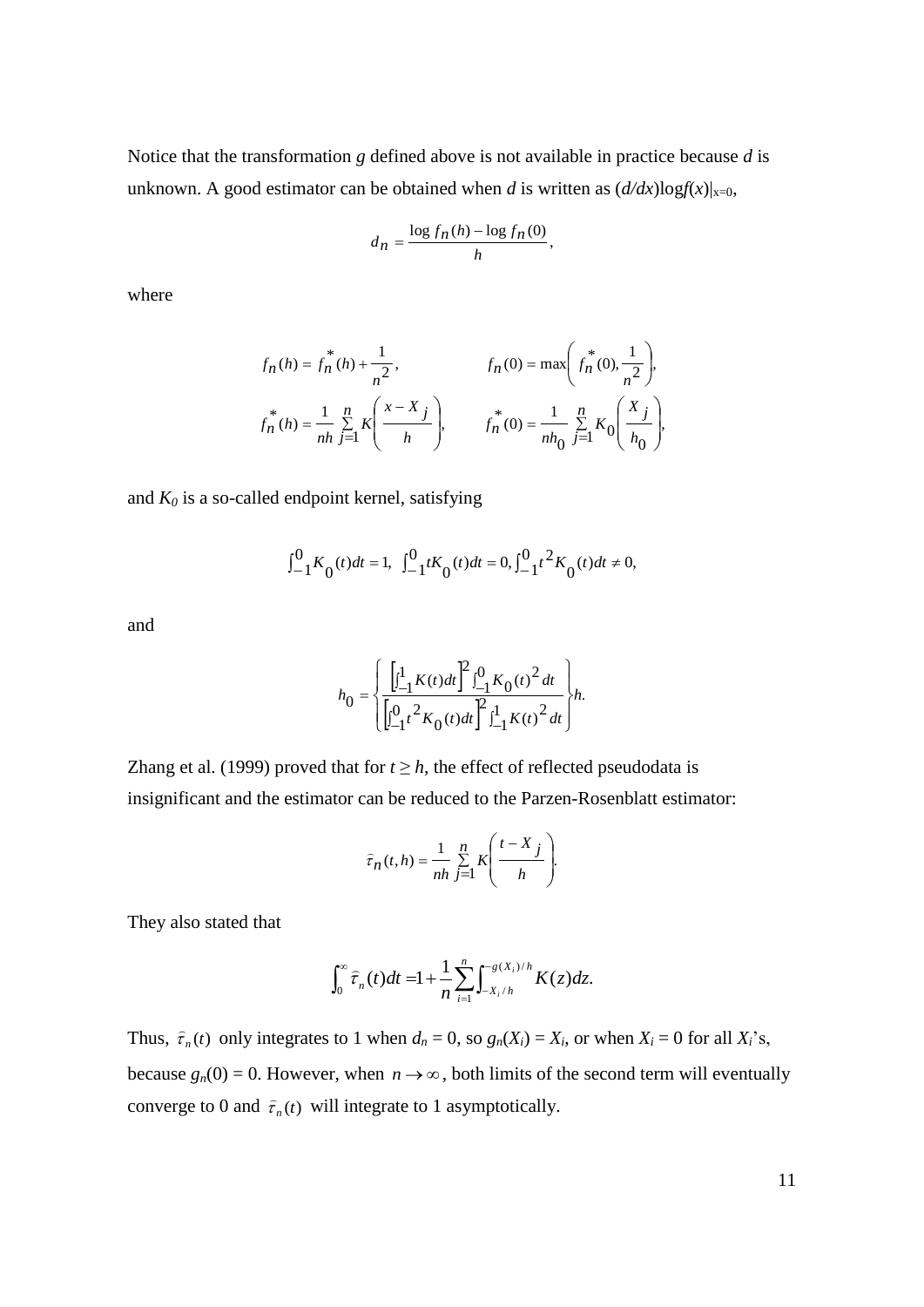Zhang & Karunamuni (1998) used the endpoint kernel

$$
K_0(t) = 12(1+t)\left(\frac{1}{2} + t\right)I_{[-1,0]},
$$

and showed that this kernel minimizes the MSE when estimating  $\tau(0)$ . Therefore,  $h_0 = 2h$ is approximately the optimal smoothing parameter for estimating  $\tau(0)$  except when  $\tau(0)$  =  $\Omega$ .

Chiu (1991) described a parameter selecting method that considered the optimal *h* that minimizes the asymptotic MISE when *K* is a symmetric probability function with up to the fourth moment being finite

$$
h_{AMISE} = \left[ \frac{\int K(x)^2 dx}{n \left( \int x^2 K(x) dx \right)^2 \int \tau^{\prime \prime} (x)^2 dx} \right]^{1/5},
$$

where the function  $\int \tau''(x)^2 dx$  is unknown.

Chiu's (1991) "plug in" method consists of estimating this quantity through the characteristic function of the sample

$$
\hat{\varphi}(\lambda)=n^{-1}\sum_{j=1}^n e^{i\lambda X_j},
$$

and calculating the optimal *h* with the previous formula. The characteristic function of *τ* is

$$
\varphi(\lambda) = \int e^{i\lambda x} \tau(x) dx.
$$

By the inversion formula, we have

$$
\tau(x) = (2\pi)^{-1} \int e^{i\lambda x} \varphi(\lambda) d\lambda,
$$

thus,

$$
\tau^{\prime\prime\prime}(x)=(2\pi)^{-1}\int\lambda^2e^{i\lambda x}\varphi(\lambda)d\lambda,
$$

and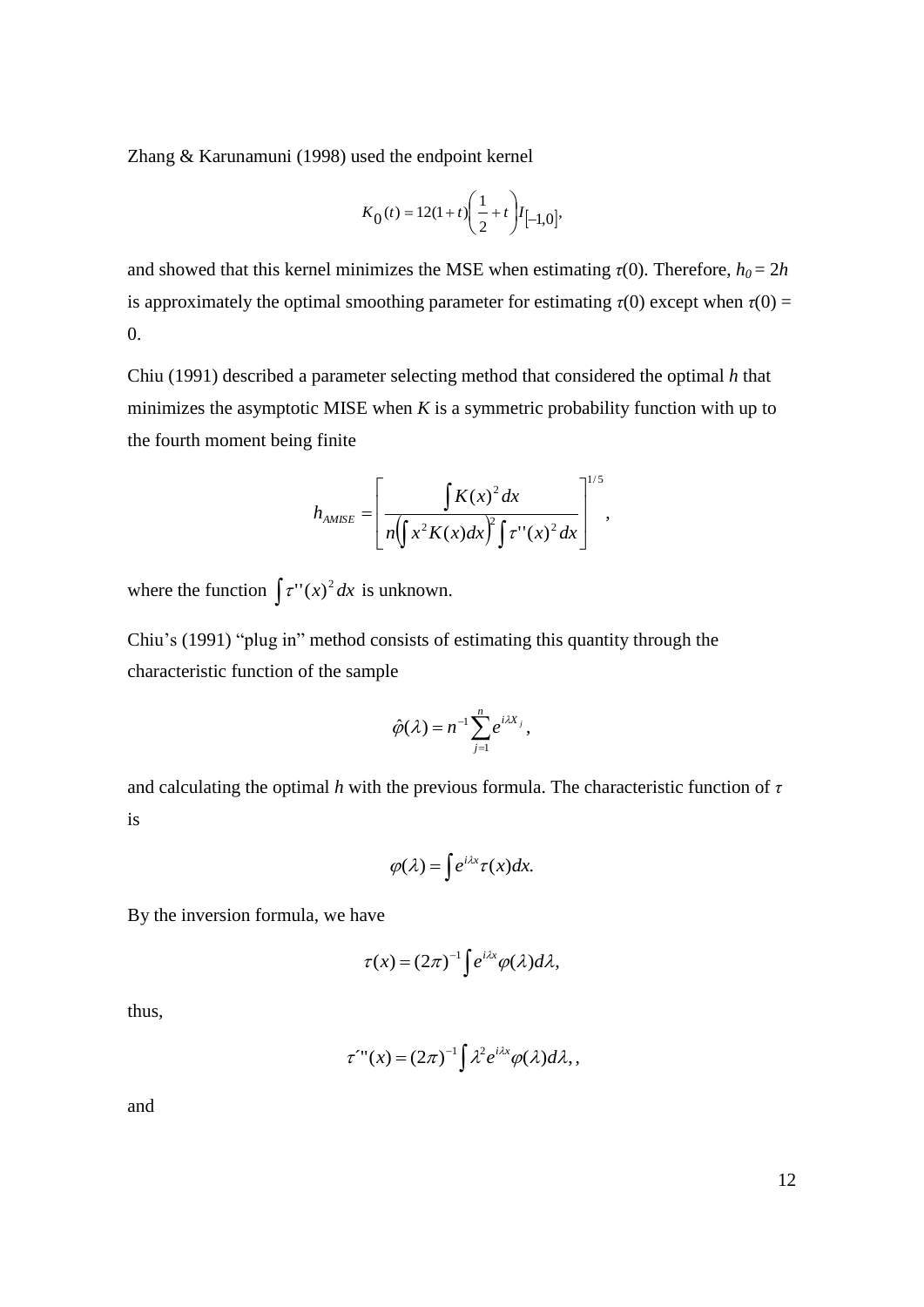$$
\int \tau''(x)^2 dx = \int [(2\pi)^{-1} \int \lambda^2 e^{i\lambda x} \varphi(\lambda) d\lambda]^2 dx = \int \lambda^4 [(2\pi)^{-1} \int e^{i\lambda x} \varphi(\lambda) d\lambda]^2 dx = \int \lambda^4 [\tau(x)]^2 dx.
$$

Using Parseval's identity, we can show that

$$
\int \lambda^4 [\tau(x)]^2 dx = (2\pi)^{-1} \int \lambda^4 |\varphi(\lambda)|^2 d\lambda.
$$

Chiu (1991) introduced a cutoff value  $\Lambda$  for  $\lambda$ , such that  $|\hat{\varphi}(\lambda)|^2 < c/n$ . Extensive computational experiments from Bessegato et al. (2002) show that  $c = 3$  is the value that minimizes the estimator variance. The final "plug in" estimator is then

$$
\hat{h}_{\text{AMISE}} = \left[ \frac{\int K(x)^2 dx}{n \left( \int x^2 K(x) dx \right)^2 \pi^{-1} \int_0^{\Lambda} \lambda^4 \left[ \hat{\varphi}(\lambda) \right]^2 - n^{-1} \right] d\lambda} \right]^{1/5}.
$$

#### **3. Experimental Results**

This section presents some results of simulations for  $GI^{X}/M/c/N$  systems with partial blocks, where the inter-arrival time is estimated through the following kernel methods:

- Gamma kernel estimator with LSCV method;
- Gamma kennel estimator with optimal  $b_{AMISE}$ .
- Zhang et al. (1999) estimator with Chiu's (1991) "plug in" method.

To evaluate the performance of the estimators above, we will compare the mean square error (MSE) of each estimated pre-arrival probability in the following way:

**Step 1:** Generate a sample of size *n* of general inter-arrival distribution τ;

**Step 2:** Calculate the mean service rate  $\mu = \overline{g} (\rho cE(\tau))^{-1}$ ;

- **Step 3:** Estimate the optimal smoothing parameter *h* or *b*;
- **Step 4:** Use the kernel density method to estimate the theoretical density function *τ*(*x*);
- **Step 5:** Find each estimated transition probability;
- **Step 6:** Solve the linear system: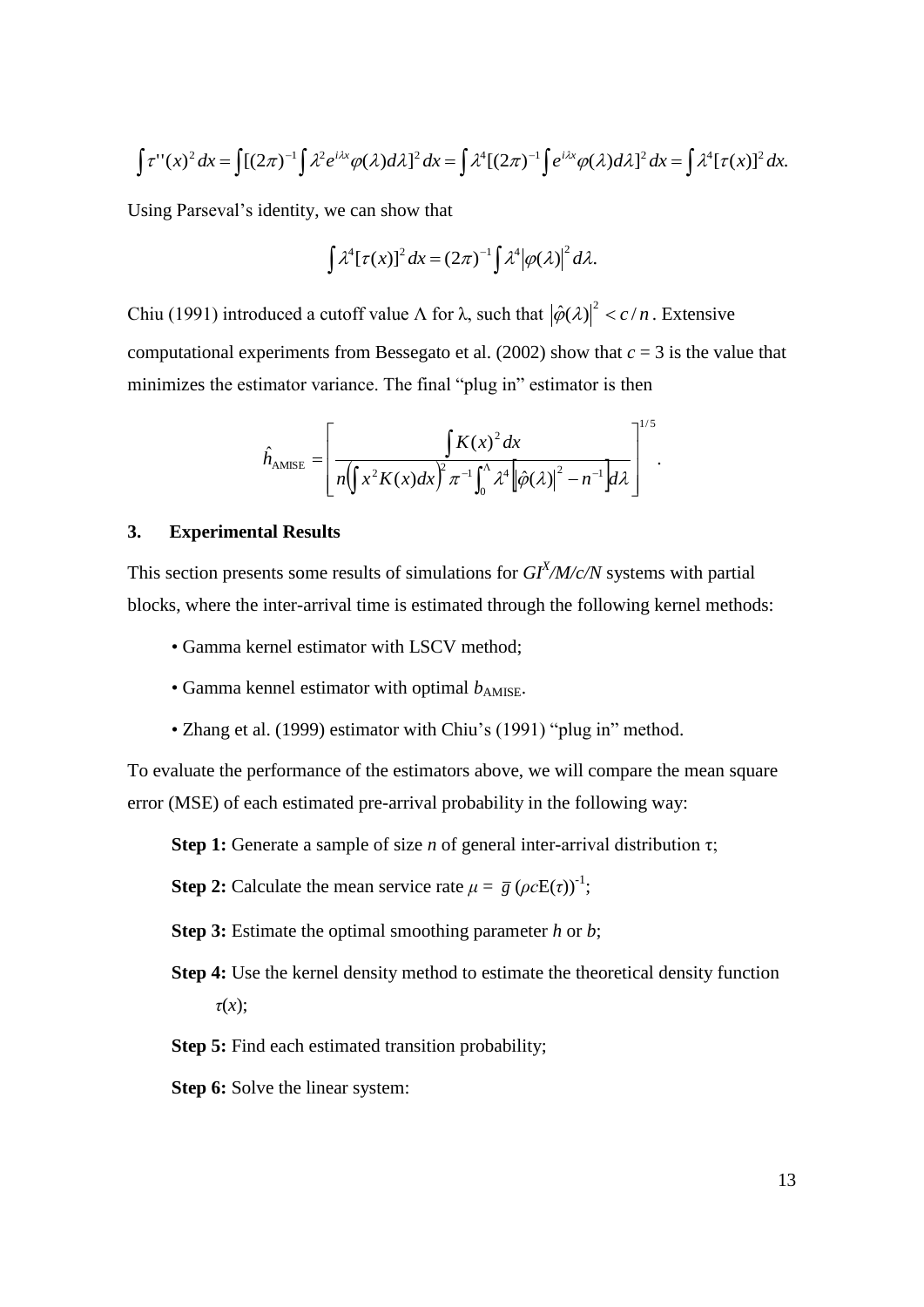$$
\begin{bmatrix}\n(\hat{p}_{0,0}-1) & \hat{p}_{1,0} & \cdots & \hat{p}_{N,0} \\
\hat{p}_{0,1} & (\hat{p}_{1,1}-1) & & \vdots \\
\vdots & & \ddots & \vdots \\
\hat{p}_{0,N-1} & \cdots & \cdots & (\hat{p}_{N,N-1}-1) \\
1 & \cdots & \cdots & 1\n\end{bmatrix}\n\begin{bmatrix}\n\hat{\pi}_{0} \\
\hat{\pi}_{1} \\
\vdots \\
\vdots \\
\hat{\pi}_{N}\n\end{bmatrix} =\n\begin{bmatrix}\n0 \\
0 \\
\vdots \\
0 \\
1\n\end{bmatrix}
$$

The algorithm above was coded in R 2.8.0 (or earlier versions; see R Development Core Team, 2010). The code is available upon request from the authors or directly from the web<sup>1</sup> for educational and research purposes.

<span id="page-14-0"></span>The experiments are based on random samples of inter-arrival times of size  $n = 100$ . Slightly larger and smaller samples were also tested, but the results (not shown) are similar. The theoretical inter-arrival distributions considered in this experiment were

- Weibull distribution with shape  $= 2$  and rate  $= 20$ ,
- Gamma distribution with shape  $= 10$  and rate  $= 2$ , and
- Gamma mixture distribution of  $0.45 \times \text{gamma}(5; 2) + 0.55 \times \text{gamma}(30; 1)$ .

The Weibull density has  $\tau'(0) \neq 0$ , the pure gamma has  $\tau'(0) = 0$ , and the gamma mixture is bimodal. We choose Weibull and gamma distributions because of their well-known flexibility for modeling real databases. For simplicity, the group size *X* is constant and equal to 1. Two different numbers of servers were considered, *c* = 5 and 10, with maximum capacities of  $N = 20$  and 25, respectively (which result in buffers of fixed sizes equal to 10) (Figs. 1, 2).

In general, the errors decreased as the number of servers *c* increased, and they were dependent on the theoretical distribution considered. We obtained the largest errors for the last distribution (gamma mixture). The LSCV method is better than  $b_{AMISE}$  on the first and last distributions. Zhang et al.'s (1999) estimator has the worst performance on the first and a competitive performance on the second distribution (gamma distribution). All the estimators performed well with the second distribution. The last distribution (gamma mixture) has a particular behavior. Although the errors are large for most of the

 $\overline{a}$ 

<sup>1</sup> URL:<http://www.est.ufmg.br/ftp/fcruz/kernel/>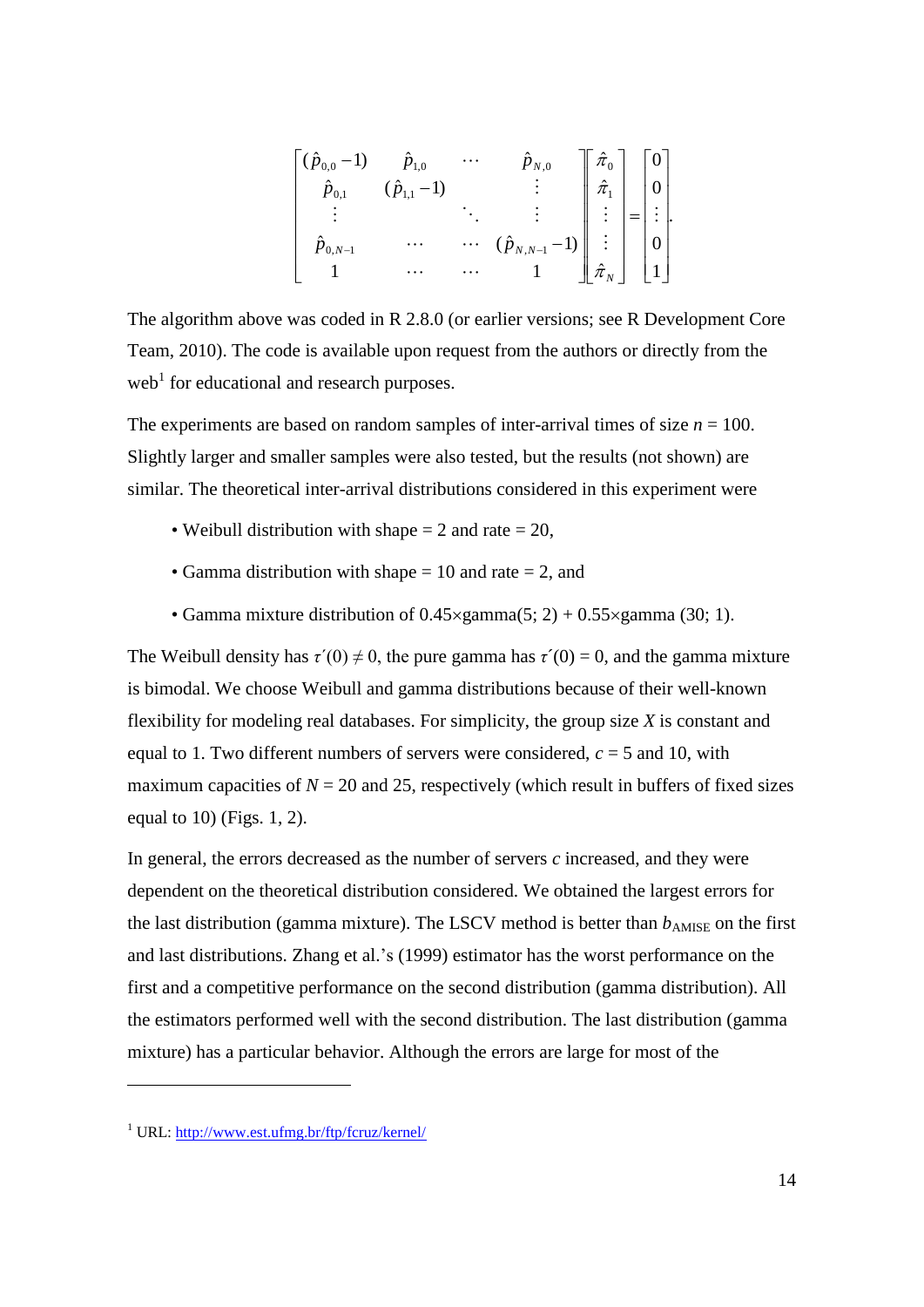estimates, the error is small for the blocking probability (i.e.,  $\hat{\pi}_{20}$  $\hat{\pi}_{20}$ , for the system with *c* = 5, Figure 1, and  $\hat{\pi}_{25}$  $\hat{\tau}_{25}$ , for  $c = 10$ , Figure 2). The blocking probability is an important performance measure because it indicates the fraction of costumers lost by the system.



### **4. Application to a Real Call Center Data Set**

We analyzed a real database of 7,761 phone calls made on April 7, 2006, from 8:00 am until 1:00 pm to a call center (data available from the authors upon request or directly from the web<sup>[1](#page-14-0)</sup>). We worked on a set of inter-arrival and service times to find the required minimum size of the server facility taking into account that the arrival rates are not homogeneous. In fact, larger inter-arrival times were detected toward the beginning of the day rather than throughout the day. This will lead to the adjustment of a different system for each hour of service that had an approximately homogeneous arrival rate. Using this data, we will model a  $GI<sup>X</sup>/M/c/N$  system with a kernel inter-arrival density estimate for each hour of service.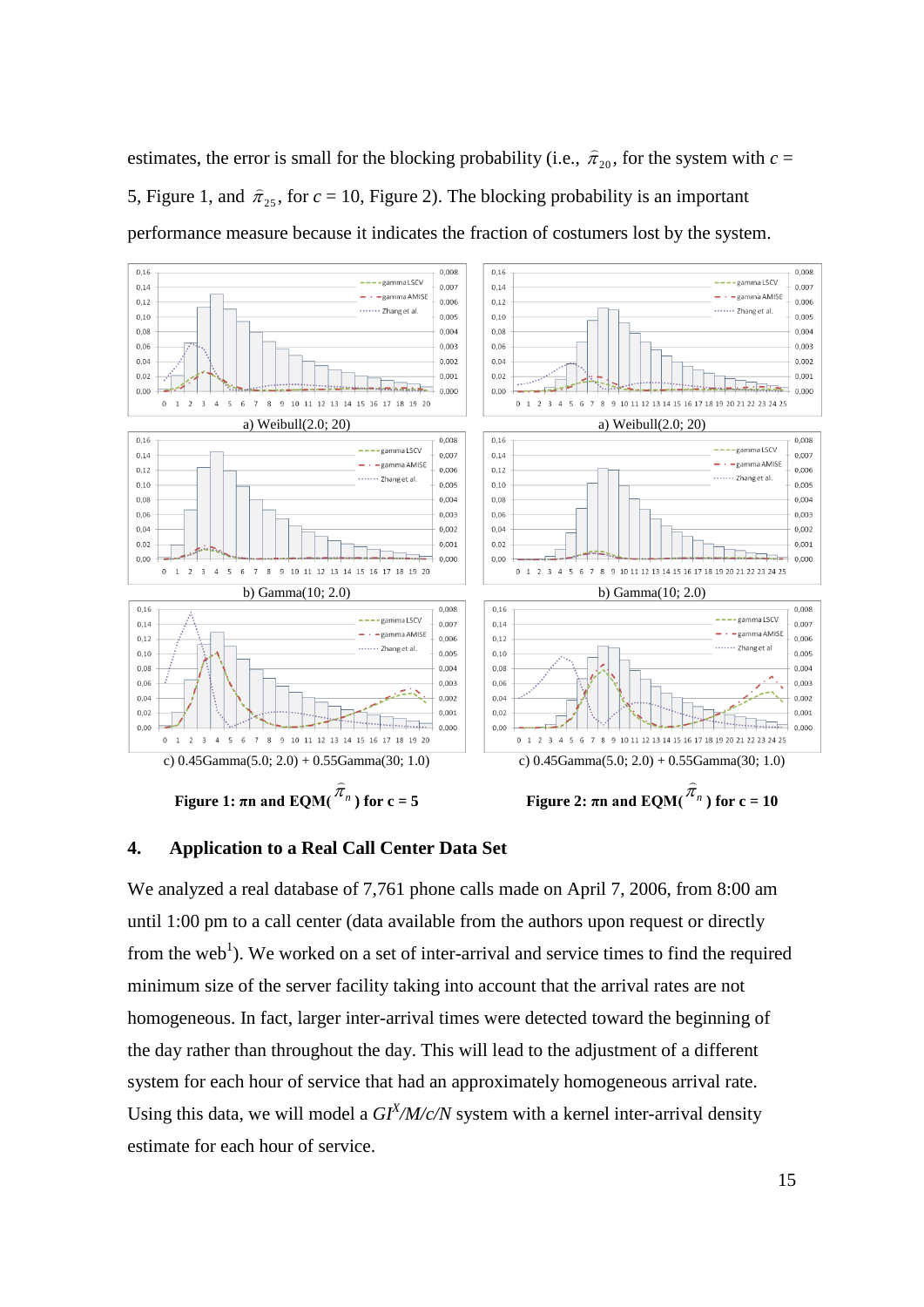The data set is presented in seconds, which is the precision given by the data acquisition system. This constraint will lead to ties in the arrival times (i.e., more than one call can arrive in the same second). Therefore, we treated same-time calls as part of a single arrival group and fit a discrete probability distribution. Table 1 shows the observed frequency of group sizes *X* and the fitted distribution *D* by hour.

| Time:      | $8am - 9am$       | $9am - 10am$    | $10am - 11am$ | $11am - 12am$ | $12am - 1pm$    |
|------------|-------------------|-----------------|---------------|---------------|-----------------|
| 1 arrival  | 0.915             | 0,808           | 0.794         | 0,882         | 0,916           |
| 2 arrivals | 0.085             | 0.158           | 0,172         | 0.108         | 0.075           |
| 3 arrivals | 0.000             | 0.031           | 0,030         | 0,009         | 0.009           |
| 4 arrivals | 0.000             | 0.003           | 0,004         | 0,001         | 0.000           |
| $D \sim$   | Poisson $(0.082)$ | Geom. $(0.813)$ | Geom.(0.804)  | Geom.(0.885)  | Geom. $(0.914)$ |

**Table 1: Observed frequency of group sizes** *X* **and fitted distributions** *D*

We used the gamma kennel-estimator with optimal  $b_{AMISE}$  as the kernel density estimation method. This method gave estimated densities bounded at  $\tau = 0$  and illustrates the information we miss when data is rounded. We also considered the gamma kernel estimator with LSCV method, but it did not behave as well with discrete data. Table 2 shows the smoothing parameter calculated, and Figure 3 shows the estimated densities.

**Table 2: AMISE smoothing parameter for gamma kernel**

| Time:       | 8am – 9am | $9am - 10am$ | $10am - 11am$ | $11am - 12am$ | $12am - 1pm$ |
|-------------|-----------|--------------|---------------|---------------|--------------|
| $b_{AMISE}$ | 0.1509    | 0.0505       | 0.0476        | 0.0625        | 0.0932       |

Service time distribution fits an exponential distribution with parameter  $\lambda = 0.003339$  and standard error of  $3.8 \times 10^{-5}$ . The behavior of the system then becomes restricted to the choice of the number of servers *c* and capacity of the system *N*. In Table 3, the minimum number of servers required is set to maintain the stability of the system at each hour considered.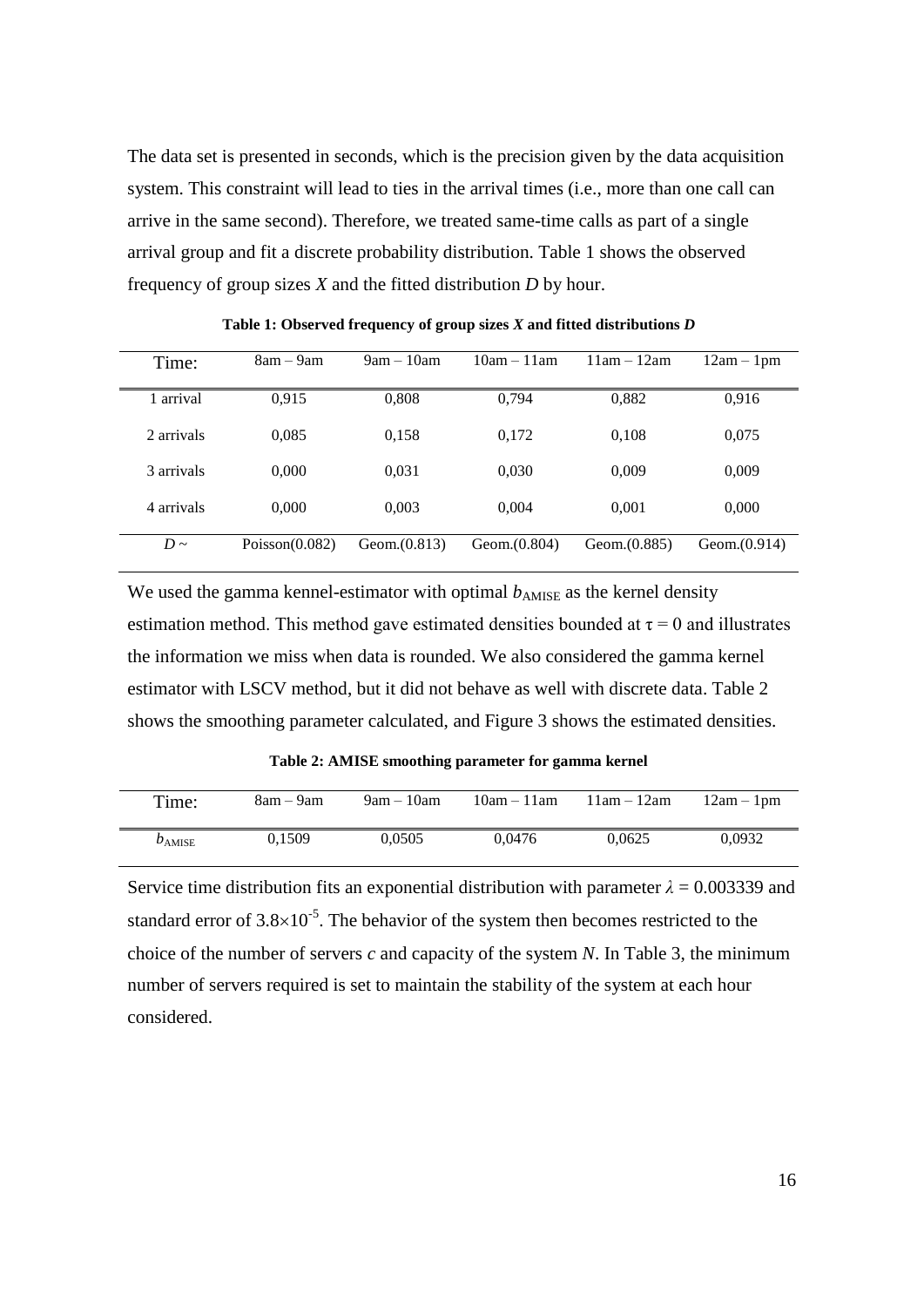

**Table 3: Minimum number of servers**

**Figure 3: Estimated inter-arrival times by hour**

To optimize system performance, it is necessary to establish some criterion function for the adopted design. If we only consider the effective arrival rate  $(\lambda_{EF} = \lambda [1-P_{BL}])$ , we can describe this performance measure according to the number of servers and the maximum queue size. Figure 4 shows this relationship for 8:00 to 9:00am. We saw similar results (not shown) for different periods. A good criterion would be the  $C = (C_1/\lambda_{EF} + C_2c + C_1/\lambda_{EF})$  $C_3N$ , where  $C_1$ ,  $C_2$ , and  $C_3$  are costs related to each parameter and defined by the system environment. As an example, if we have  $C_1 = 500$ ,  $C_2 = 1$  and  $C_3 = 1$ , the state with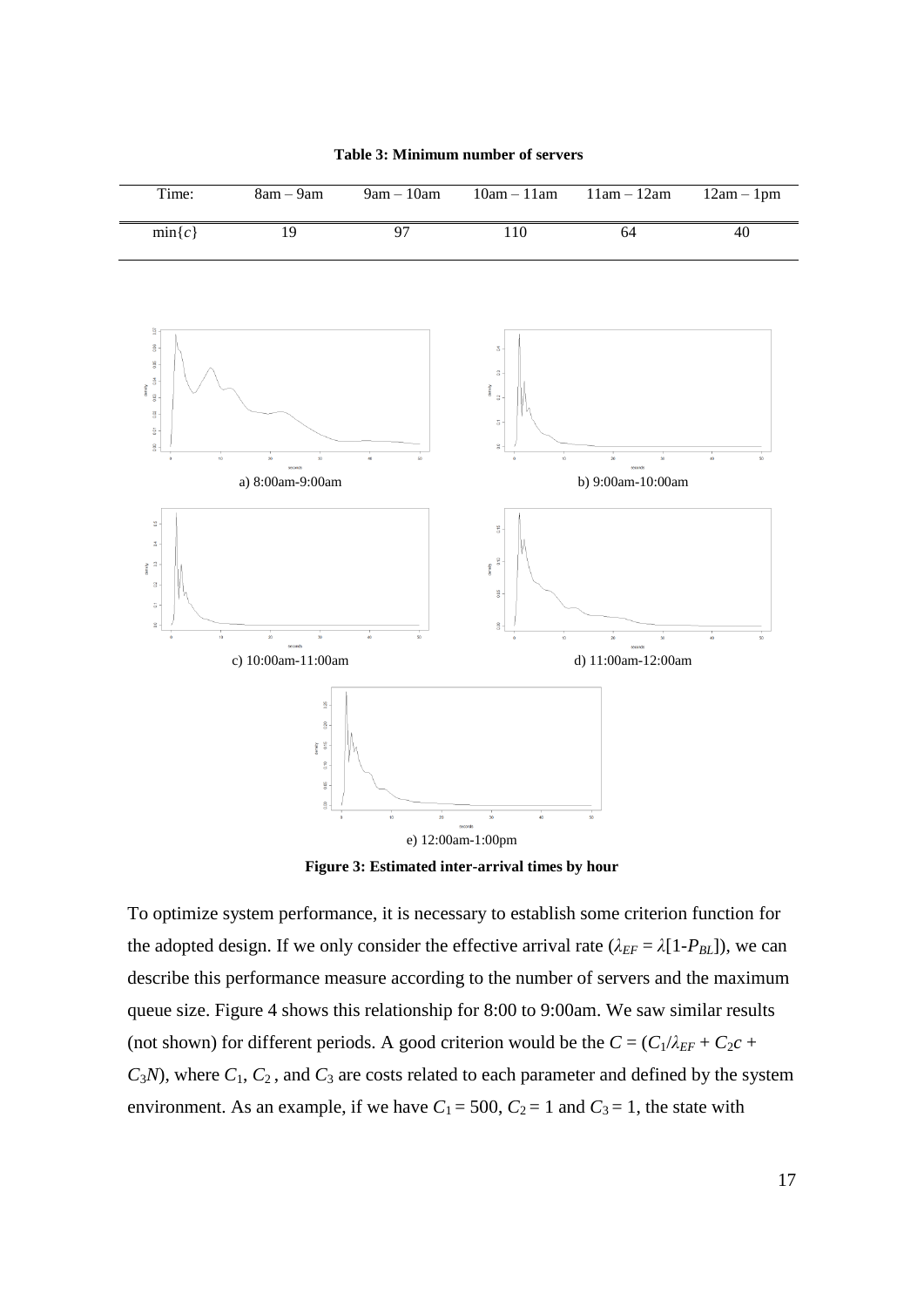minimal criterion would be  $c = 19$  and  $N = 20$ . If cost  $C_1$  is raised to 600, the best configuration would be  $c = 21$  and  $N = 21$ .



**Figure 4: Effective arrival rate as a function of N and c**

Figure 5 shows the invariant distributions estimated for other periods with different queue and server facility sizes. The method seems helpful for adjusting the maximum size *N,* and it is clear that the period plays a key role.

#### **5. Concluding Remarks**

We studied the adequacy of the kernel estimator methods for calculating the invariant probability distribution and performance measures of queueing systems that have general inter-arrival distribution times with bulk arrivals. Simulations showed that when  $\tau'(0) \neq$ 0, the gamma kernel method had the best performance. This suggests the Zhang et al. (1999) method does not work well when  $\tau(0) > 0$ . At the same time, its behavior with the bimodal density showed a very low EQM for probabilities near the maximum state. This implies a good estimation of the blocking probability and other performance measures.

The method used to select the smoothing parameter for the gamma kernel estimator had no effect. A better selector would have the function of its AMISE optimal parameter estimated like the "plug in" method for symmetric kernels. The combined use of smoothing parameter selection and Bayesian techniques is promising (see Lima & Atuncar, 2010).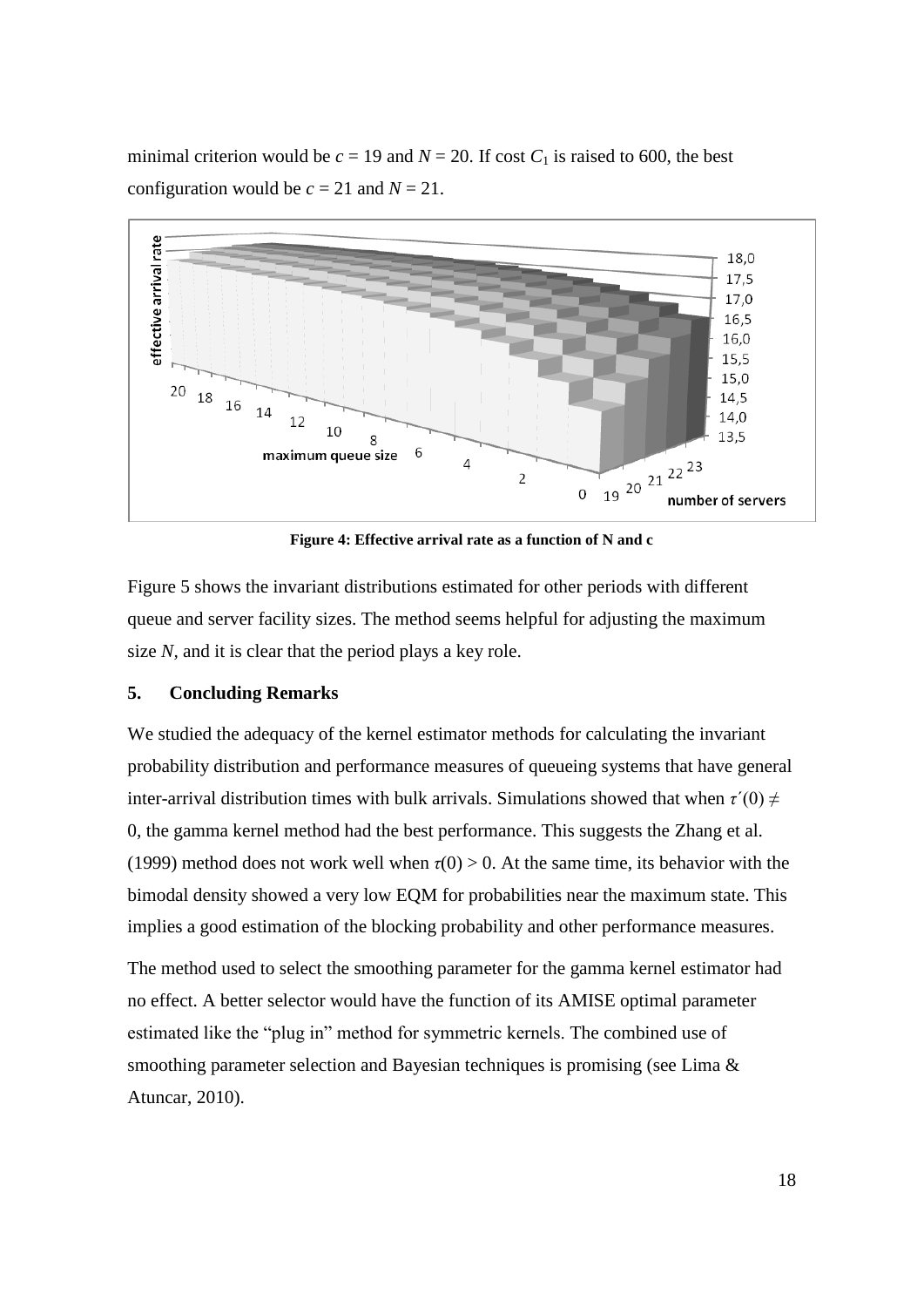



Future research may take other directions—for instance, determining how the estimate of the pre-arrival invariant distribution moves away from its real value. One approach is from the variance of the bias and variance of each probability estimated. For example, the variance of an estimate of transition probability  $p_{ij}$  could depend on the variance of term  $\hat{\beta}_0$  , so we would need to find

$$
\text{var}(\hat{\beta}_0) = \text{var}(\int_0^\infty e^{-c\mu z} \hat{\tau}(z,h) dz).
$$

This research can be applied to several areas of practical interest, including health and industry. For example, it could be critical in a medical emergency room that must optimize resource allocation.

### **Acknowledgments**

This research is supported by CNPq (Conselho Nacional de Desenvolvimento Científico e Tecnológico; grants 201046/1994-6, 301809/1996-8, 307702/2004-9, 472066/2004-8,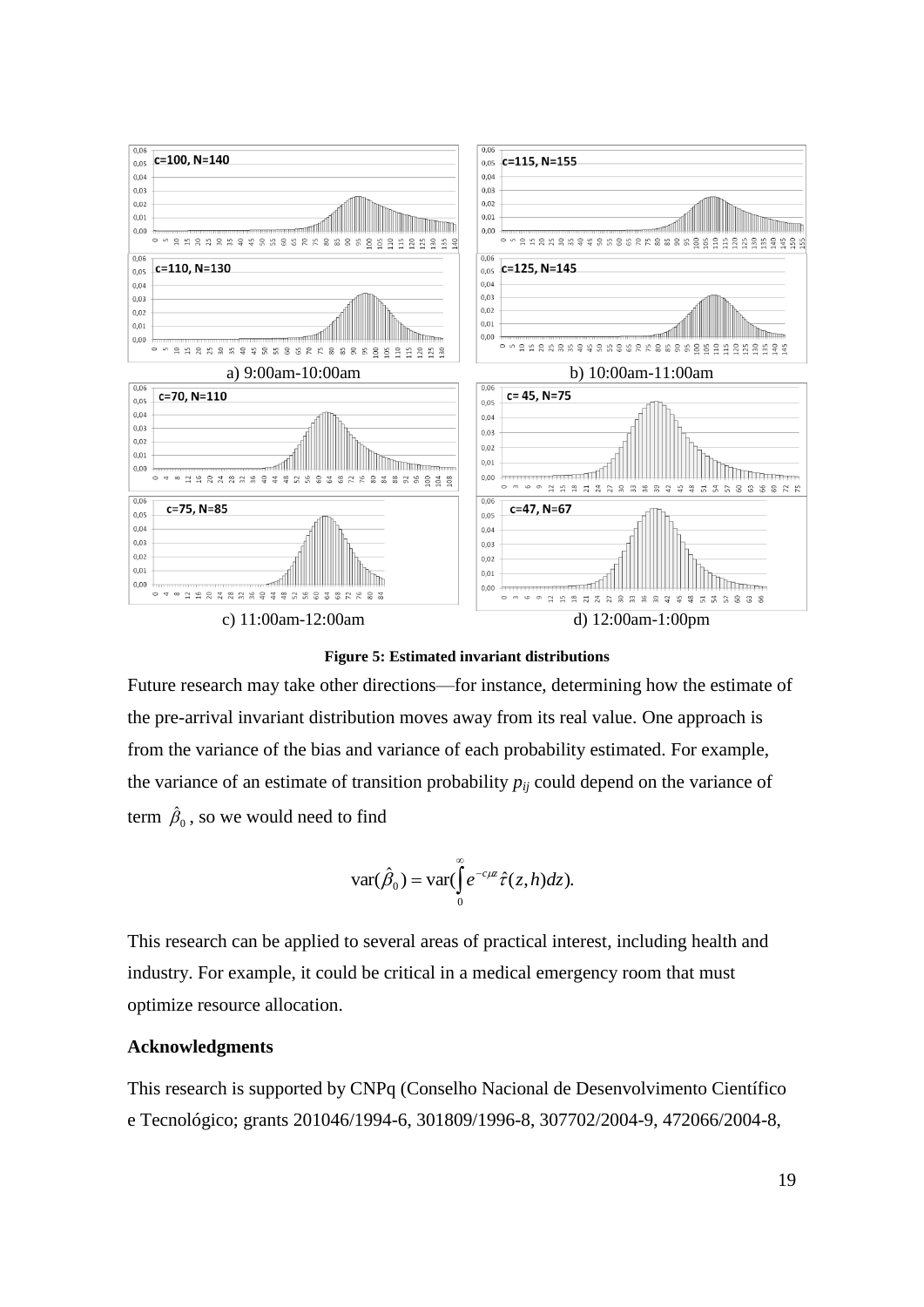304944/2007-6, 561259/2008-9, 553019/2009-0, 550207/2010-4, 501532/2010-2, 303388/2010-2), by CAPES (Coordenação de Aperfeiçoamento de Pessoal de Nível Superior; grant BEX-0522/07-4), by FAPEMIG (Fundação de Amparo à Pesquisa do Estado de Minas Gerais, grants CEX-289/98, CEX-855/98, TEC-875/07, CEX-PPM-00401/08, and CEX-PPM-00390-10), and by PRPq-UFMG (Pró-Reitoria de Pesquisa da Universidade Federal de Minas Gerais).

#### **Role of the Funding Source**

The Brazilian government funding agencies mentioned above had no role in the study.

# **References**

- Allen, A. O. (1990). Probability Statistics and Queuing Theory with Computer Science Applications, Academic Press, Sand Diego, CA, USA.
- Andriansyah, R.; van Woensel, T.; Cruz, and F. R. B. & Duczmal, L. (2010) Performance optimization of open zero-buffer multi-server queueing networks, Computers & Operations Research 37(8):1472-1487.
- Atuncar, G. S.; Dorea, C. C. Y. & Gonçalves, C. R. (2008). Strong consistency of kernel density estimates for Markov chains failure rates, Statistical Inference for Stochastic Processes 11(1):1-10.
- Bareche, A. & Aïssani, D. (2008). Kernel density in the study of strong stability of the *M*/*M*/1 queuing system, Operation Research Letters 36, 535-538.
- Bessegato, L. F.; Atuncar, G. S. and Duczmal, L. H. (2006). Routines in R for Kernel Smoothing Techniques (in Portuguese), Technical Report, Departamento de Estatística – ICEx – UFMG, Belo Horizonte, Brazil (available at url: [http://www.est.ufmg.br/portal/arquivos/rts/rtp0601.pdf\)](http://www.est.ufmg.br/portal/arquivos/rts/rtp0601.pdf).
- Bouezmarni, T. & Scaillet, O. (2005). Consistency of asymmetric kernel density estimators and smoothed histograms with application to income data, Econometric Theory 21, 390-412.
- Chaudhry, M. L. & Templeton, J. G. C. (1983). First Course in Bulk Queues. John Wiley & Sons, Inc., Somerset, NJ, USA.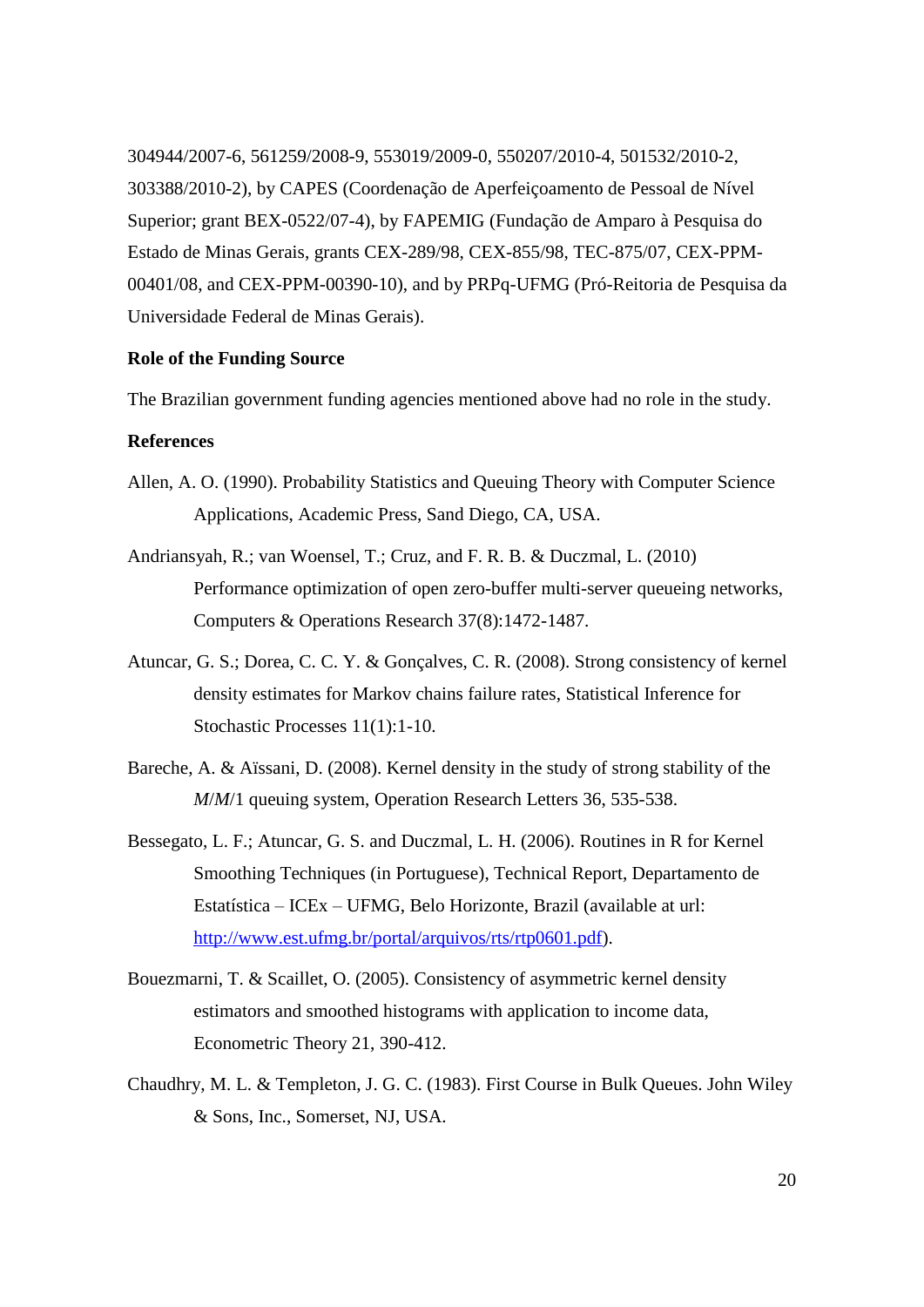- Chen, S. X. (2000). Probability density function estimation using gamma kernels, Annals of the Institute of Statistical Mathematics 52, 471-480.
- Chiu, S. T. (1991). Bandwidth selection for kernel density estimation, Annals of Statistics 33, 1883-1905.
- Cruz, F. R. B.; Oliveira, P. C. & Duczmal, L. (2010a). State-dependent stochastic mobility model in mobile communication networks, Simulation Modelling Practice and Theory 18(3):348-365.
- Cruz, F. R. B.; van Woensel, T.; Smith, J. M. & Lieckens, K. (2010b). On the system optimum of traffic assignment in *M*/*G*/*c*/*c* state-dependent queueing networks, European Journal of Operational Research 201(1):183-193.
- Dimitriou, I. & Langaris, C. (2010). A repairable queueing model with two-phase service, start-up times and retrial customers, Computers & Operations Research 37(7):1181-1190.
- Gross, D., Harris, C. M., (1985). Fundamentals of Queueing Theory. Wiley, New York. NY, USA.
- Hokstad, P. (1975). *G*/*M*/*m* queue with finite waiting room, Journal of Applied Probability. 12, 779–792.
- Jouini, O.; Pot, A.; Koole, G. & Dallery, Y. (2010). Online scheduling policies for multiclass call centers with impatient customers, European Journal of Operational Research 207(1):258-268.
- Kalashnikov, V. V. (1994). Mathematical Methods in Queuing Theory, Springer, New York, NY, USA.
- Kendall, D. G. (1951). Some problems in the theory of queues, Journal of the Royal Statistical Society Serie B 13:151-173.
- Lima, M. S. & Atuncar, G. S. (2010). A Bayesian method to estimate the optimal bandwidth for multivariate kernel estimator, Journal of Nonparametric Statistics (in press), doi: 10.1080/10485252.2010.485200.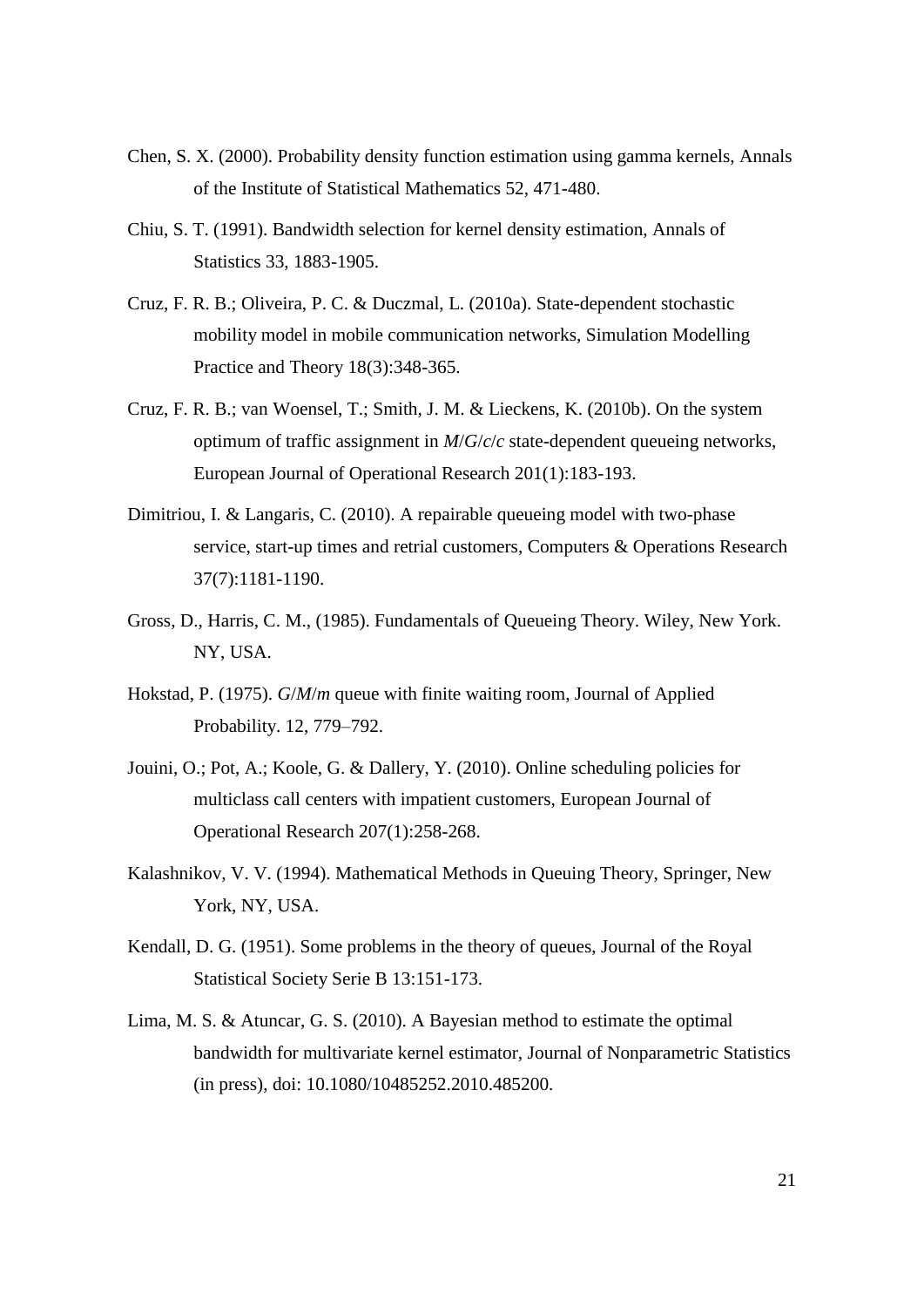- Osorio, C. & Bierlaire, M. (2009). An analytic finite capacity queueing network model capturing the propagation of congestion and blocking, European Journal of Operational Research, 196(3):996-1007.
- R Development Core Team (2010). R: A language and environment for statistical computing, R Foundation for Statistical Computing, Vienna, Austria. ISBN 3- 900051-07-0, URL [http://www.R-project.org.](http://www.r-project.org/)
- Scaillet, O. (2004). Density estimation using inverse and reciprocal inverse Gaussian kernels, Journal of Nonparametric Statistics 16:217–226.
- Smith, J. M.; Cruz, F. R. B. & van Woensel, T. (2010). Topological network design of general, finite, multi-server queueing networks, European Journal of Operational Research 201(2):427-441.
- Takács, L. (1962). Introduction to the Theory of the Queues, Oxford University Press, Oxford, UK.
- Tang, L.; Xi, H-s.; Zhu, J. & Yin, B-q. (2010). Modeling and optimization of *M*/*G*/1-type queueing networks: An efficient sensitivity analysis approach, Mathematical Problems in Engineering (Article ID 130319) 20 pages.
- VanWoensel, T. & Cruz, F. (2009). A stochastic approach to traffic congestion costs, Computers & Operations Research 36 (6):1731-1739.
- VanWoensel, T.; Kerbache, L.; Peremans, H. & Vandaele, N. (2008). Vehicle routing with dynamic travel times: A queueing approach, European Journal of Operational Research 186 (3) 990–1007.
- Vijaya Laxmi, P. & Gupta, U.C. (2000). Analysis of finite-buffer multi-server queues with group arrivals:  $GI^{X}/M/c/N$ , Queueing Systems 36:125-140.
- Wand, M. P. & Jones, M. C. (1995). Kernel Smoothing. Chapman and Hall/CRC; Boca Raton, FL. USA.
- Zhang, S. & Karunamuni, R. J. (1998). On kernel density estimation near endpoints, Journal of Statistical Planning and Inference 70:301-316.